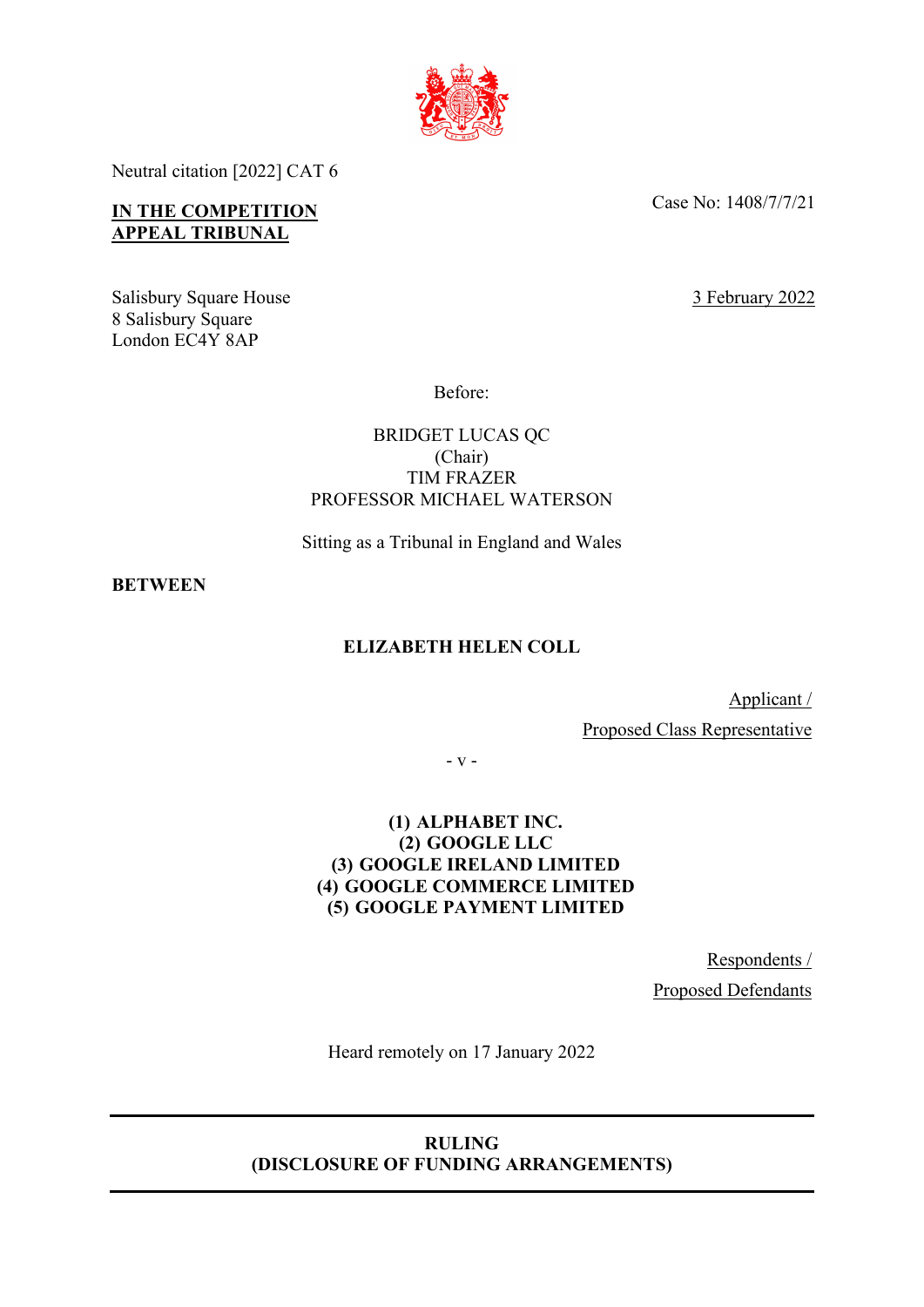### **APPEARANCES**

Ms Ronit Kreisberger QC; Mr Matthew Kennedy and Mr George McDonald (instructed by Hausfeld and Co. LLP) appeared on behalf of Ms Elizabeth Helen Coll.

Mr Josh Holmes QC, Mr Jamie Carpenter QC and Jack Williams (instructed by Reynolds Porter Chamberlain LLP) appeared on behalf of the Proposed Defendants.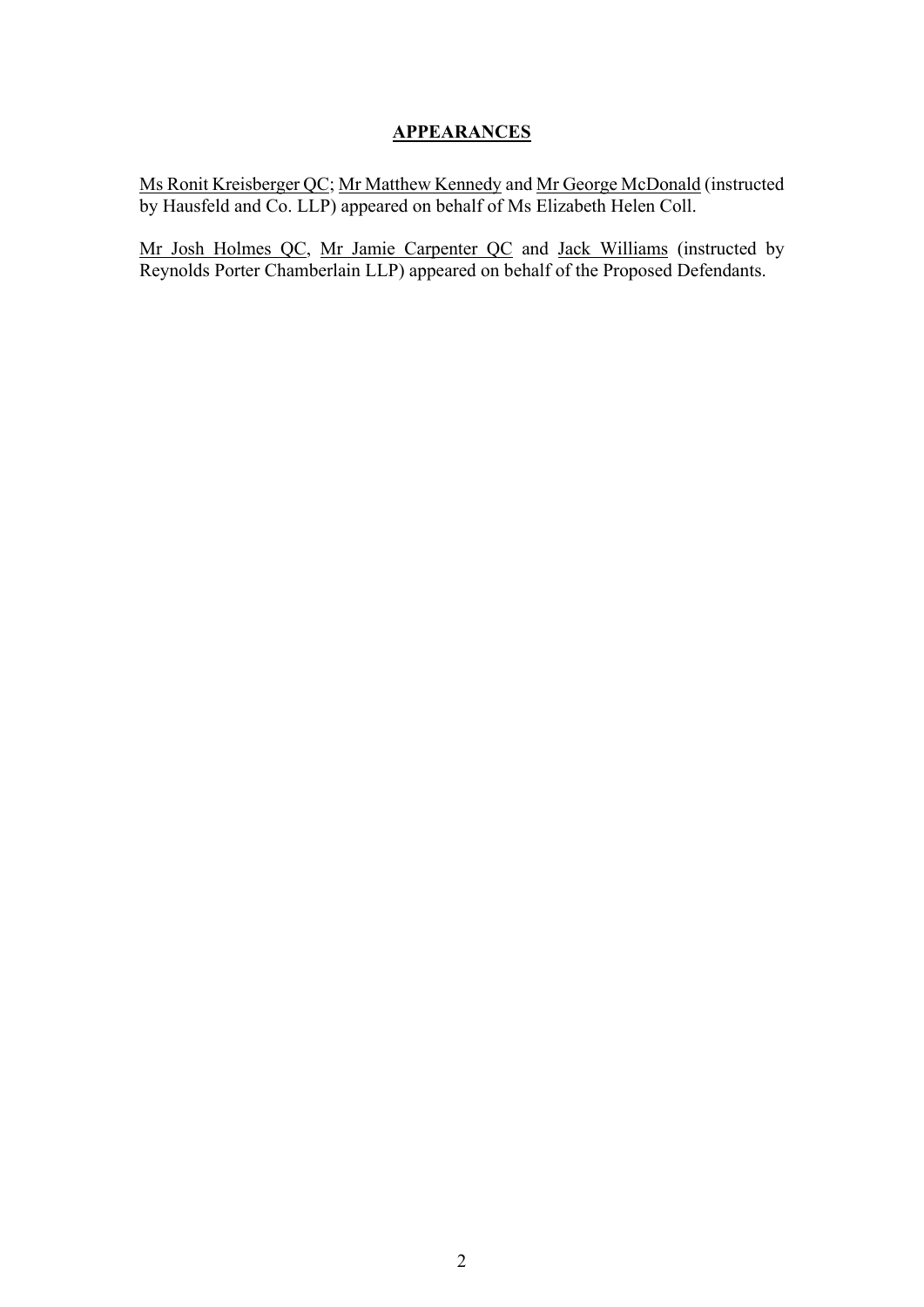### **A. INTRODUCTION**

- 1. By a claim form dated 28 July 2021, Ms Elizabeth Coll, as a proposed class representative (**PCR**), applies for a collective proceedings order (**CPO**) pursuant to section 47B of the Competition Act 1998 (**the 1998 Act**) on behalf of a proposed class of approximately 19.5 million consumers who it is contended have suffered loss due to the allegedly abusive conduct of various Google entities (the P**roposed Defendants**) in relation to app distribution and payment processing services on certain Android devices which are provided via Google's 'Play Store' (the **CPO Application**).
- 2. A Case Management Conference (**CMC**) took place remotely on 17 January 2022 at which various directions were made as to the future conduct of the **CPO Application** and for the listing of an application hearing on 18 to 19 July 2022 (the **CPO Hearing**). Various issues arose in relation to redactions that the PCR proposed to make in documentation relating to her funding arrangements, and requests made by the Proposed Defendants for disclosure of information relating to those arrangements.
- 3. In support of her CPO Application, the PCR has served a number of documents including: (i) a litigation funding agreement (the **LFA**), (ii) her after-the-event insurance policy (the **ATE Policy**), (iii) a litigation plan, and (iv) "a litigation budget to trial" (the **Litigation Budget**). Pursuant to rule 101 of the Competition Appeal Tribunal Rules 2015 (the **CAT Rules**), prior to the CMC, the PCR requested confidential treatment for certain parts of the LFA and the ATE Policy on one or more of three grounds: (1) commercial confidentiality, (2) "strategic sensitivity", and (3) privilege. Those parts of the documents produced for the purposes of the CMC were therefore redacted.
- 4. The Proposed Defendants objected to these redactions. In addition, they sought information about the conditional fee arrangements (**CFAs**) made between the PCR and her solicitors and counsel.
- 5. In advance of the CMC, the parties reached agreement on a number of the proposed redactions to the LFA including the PCR's proposed redaction relating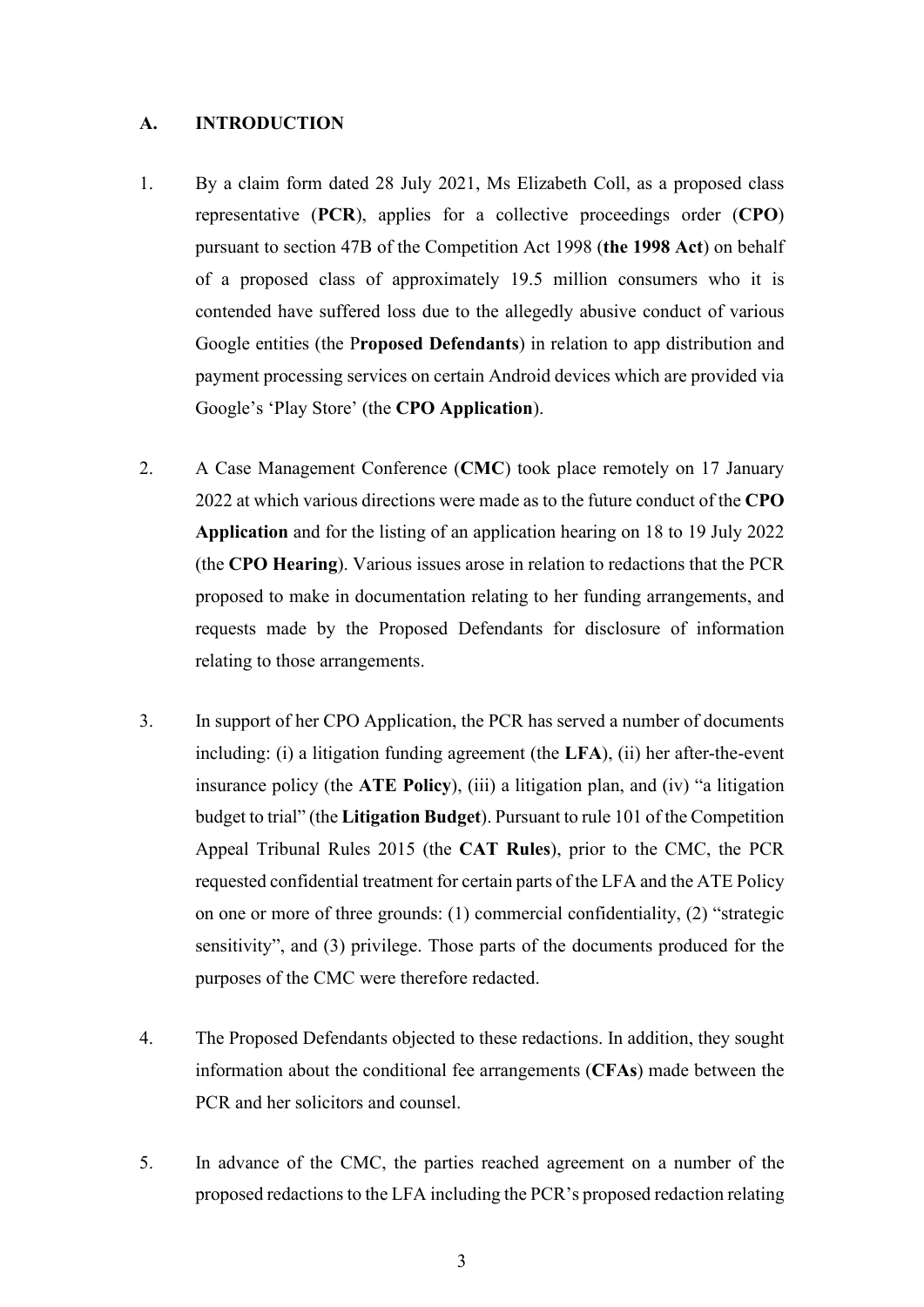to the "Certification Costs Cap" in clause 1.2 of the LFA (which relates to the amount the funder has agreed to pay up to and including the determination of the CPO Application).

- 6. In the course of the CMC, two further issues were resolved:
	- (1) The PCR agreed to limit the redaction requested for Clause 7.6 of the LFA. This clause referred to the "Solicitors Excess Provision" which provides for an excess above budgeted sums to be borne by the PCR's solicitors before the Funder can be requested to provide additional funding. It was agreed that only the figure for the excess would be redacted (and not the associated wording).
	- (2) Regarding the PCR's proposed redaction of Appendix 3 to the LFA (the **Priorities Deed**), the Proposed Defendants contended that this affected the ability to identify the pool of funds to which it applies. This dispute was resolved by the PCR agreeing to disclose into a confidentiality ring a version of Appendix 3 with the reference to "Stakeholder Proceeds" (a defined term in the LFA) unredacted. The PCR informed the Tribunal that this defined the funds to which the Priorities Deed applied.
- 7. This is the Tribunal's Ruling on two matters argued at the CMC which remain disputed, namely (1) the PCR's proposed redaction of information relating to the deposit premium (**Deposit Premium)** payable under the ATE Policy. This affects the PCR's Litigation Budget to Trial and the ATE Policy; and (2) whether or not the PCR should be obliged to disclose the percentage level of the "success fees" payable under the PCR's **CFAs** entered into with her solicitors and counsel.

## **B. THE RELEVANT LEGAL BACKGROUND**

8. Section 47B(8) of the 1998 Act provides that the Tribunal may authorise a person to act as the representative in collective proceedings, whether or not that person is a member of the proposed class but: "… (b) only if the Tribunal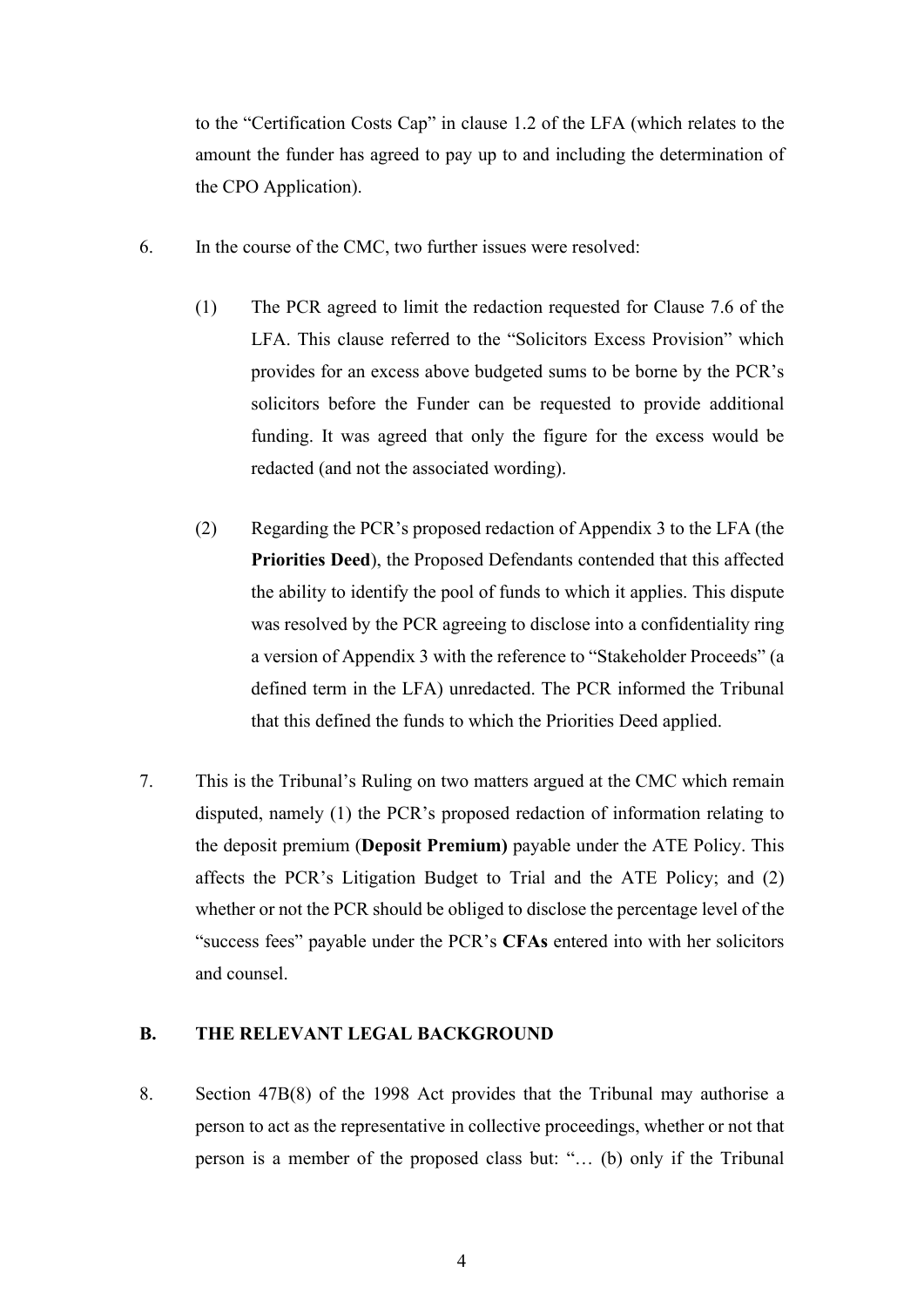considers that it is just and reasonable for that person to act as a representative in those proceedings."

9. Rule 78 of the CAT Rules sets out the factors the Tribunal will take into account when considering whether it would be just and reasonable for the PCR to act in that capacity. In so far as is relevant for present purposes, Rule 78 provides that:

> "(2) In determining whether it is just and reasonable for the applicant to act as the class representative, the Tribunal shall consider whether that person –

(a) would fairly and adequately act in the interests of the class members;

(b) does not have, in relation to the common issues for the class members, a material interest that is in conflict with the interests of class members;

….

(d) will be able to pay the defendant's recoverable costs if ordered to do so …

(3) In determining whether the proposed class representative would act fairly and adequately in the interests of the class members for the purposes of paragraph (2)(a), the Tribunal shall take into account all the circumstance, including –

…

(c) whether the proposed class representative has prepared a plan for the collective proceedings that satisfactorily includes-

…

(iii) any estimate of and details of arrangements as to costs, fees or disbursements which the Tribunal orders that the proposed class representative shall provide."

10. Paragraphs 6.29 to 6.36 of the Tribunal's *Guide to Proceedings* (2015) (the **Guide**) address the factors identified in Rule 78(2), and the fairness and adequacy test as set out in Rule 78(3). In particular, paragraph 6.33 of the Guide sets out the requirement for the Tribunal to consider the PCR's financial resources and her ability to pay the proposed defendant's recoverable costs if ordered to do so. Also relevant, according to this paragraph is the PCR's "*ability to fund its own costs of bringing the collective proceedings*" . In that regard, the Tribunal will have regard to the PCR's "*financial resources, including any relevant fee arrangements with its lawyers, third party funders or insurers. The costs budget appended to the collective proceedings plan referred to above is likely to assist the Tribunal's assessment in this regard*".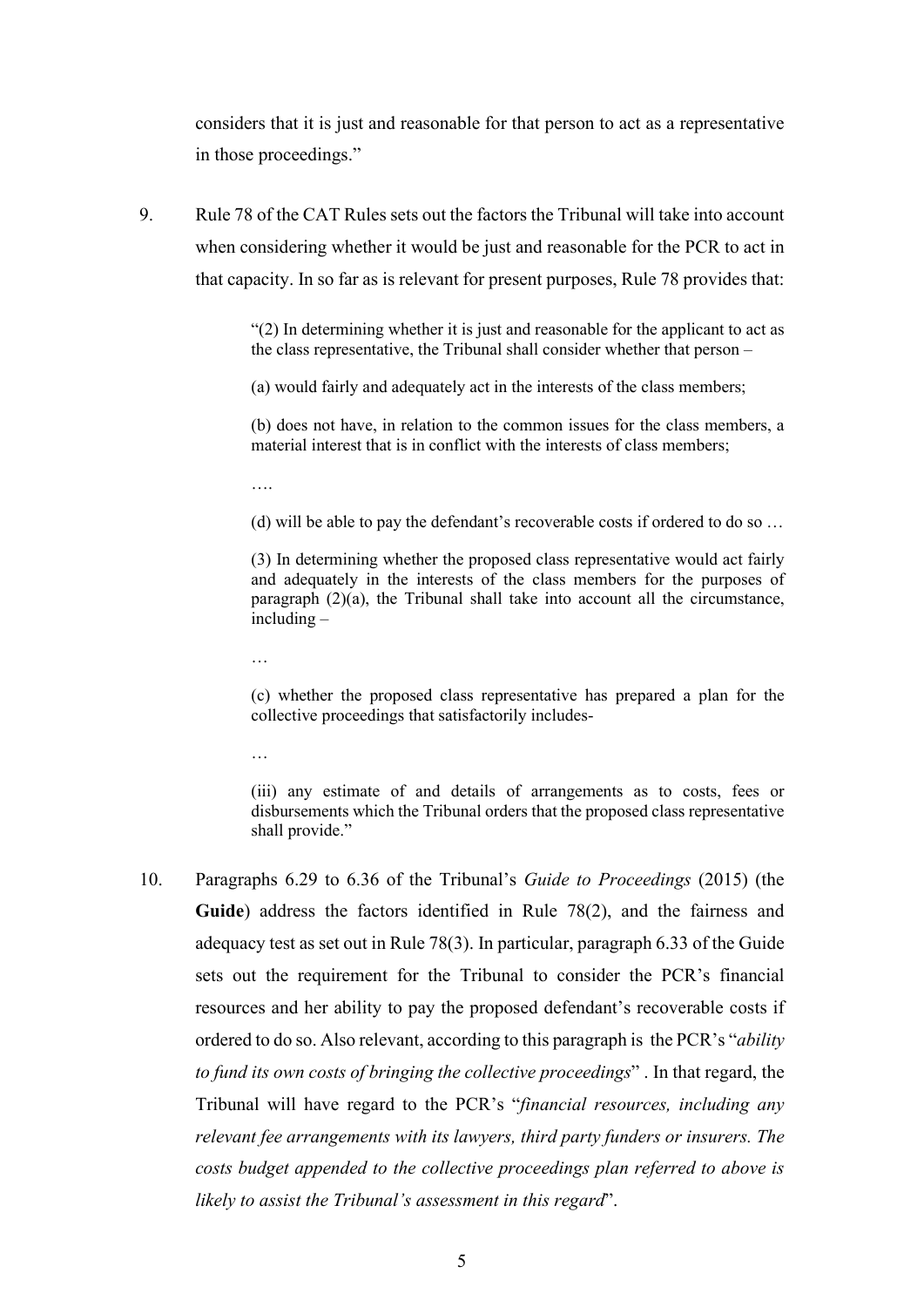#### 11. As regards confidentiality, Rule 101 of the CAT Rules provides:

"(1) A request for the confidential treatment of any document or part of a document in the course of proceedings before the Tribunal shall –

- (a) be made in writing indicating the relevant words, figures or passages for which confidentiality is claimed; and
- (b) be supported in each case by specific reasons …

(2) In the event of a dispute as to whether confidential treatment should be accorded, the Tribunal shall decide the matter after hearing the parties and having regard to the need to exclude information of the kind referred to in paragraph 1(2) of Schedule 4 to the 2002 Act.

(3) The Tribunal may direct that documents, or parts of a document, containing confidential information are disclosed within a confidentiality ring."

12. Read with paragraph 1(2) of Schedule 4 to the Enterprise Act 2002, Rule 101(2) of the CAT Rules envisages that the kind of information that may need to be excluded (in so far as practicable) is:

> "(a) Information the disclosure of which would in its opinion be contrary to the public interest;

> (b) Commercial information the disclosure of which would or might, in its opinion, significantly harm the legitimate business interests of the undertaking to which it relates;

> (c) Information relating to the private affairs of an individual the disclosure of which would, or might, in its opinion, significantly harm his interests."

13. We were referred to various authorities relating to disclosure of litigation funding arrangements (including CFAs and ATE insurance policies) in the context of civil litigation generally, and in the specific context of CPO applications. In particular, we were referred to the decision of this Tribunal in *Kent v Apple Inc* [2021] CAT 37: a ruling handed down on 21 December 2021. The PCR's position is, in summary, that the documentation relating to the funding arrangements in this case is to all intents and purposes identical to the documentation in *Kent v Apple*; that the majority of the proposed redactions in this case were also considered in that case and previously upheld by the Tribunal, and that the Proposed Defendants ought not to seek to relitigate the points in these proceedings.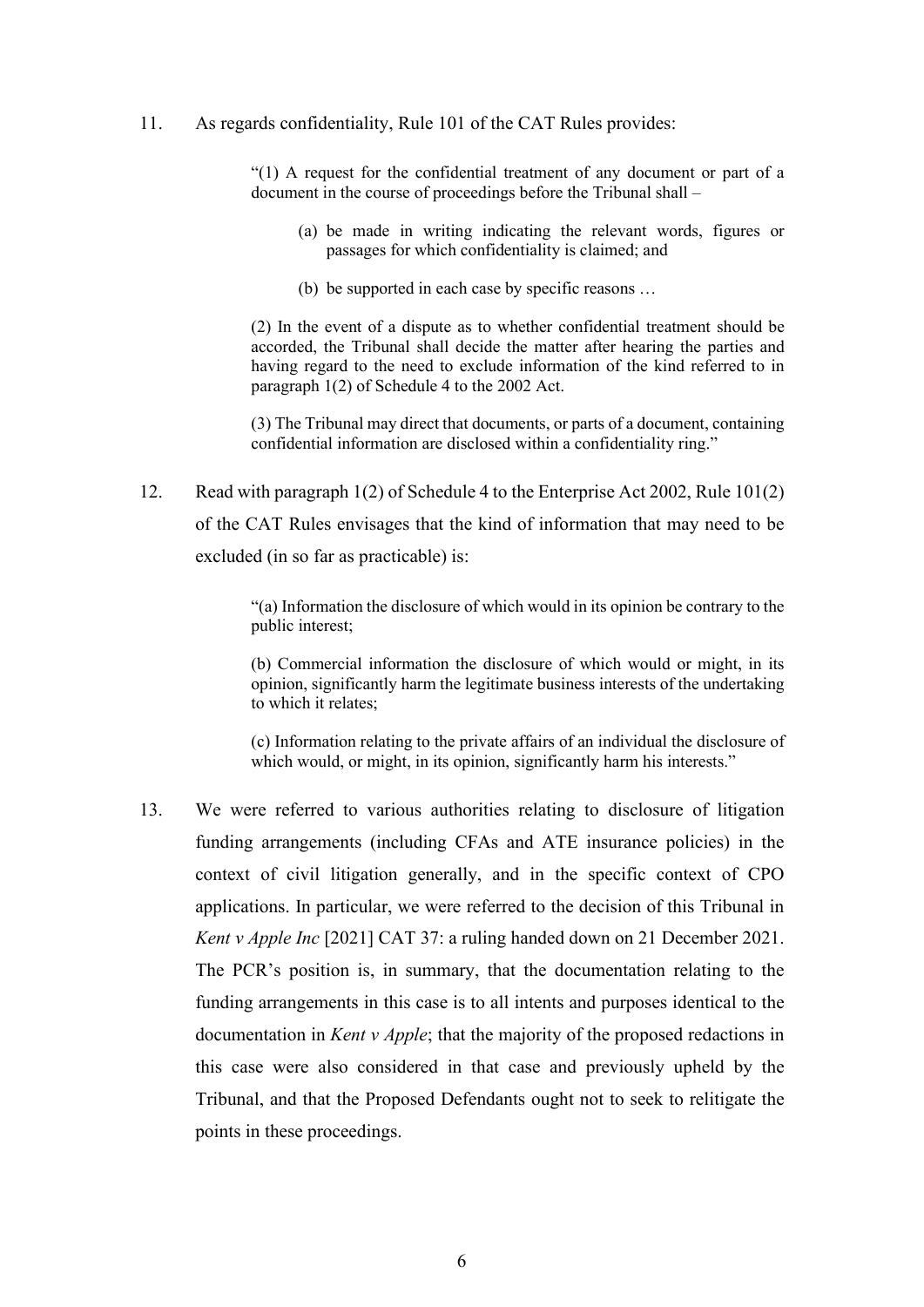- 14. The Proposed Defendants, on the other hand, maintain that they were not a party to those proceedings; that they are not seeking to relitigate anything, and that they are entitled to invite a differently constituted Tribunal to reach a different conclusion on some issues on the basis of different arguments. We consider that must be right as a matter of principle: the Proposed Defendants cannot be regarded as being bound by a decision in proceedings to which they were not a party.
- 15. As regards the approach we should take to *Kent v Apple,* we have been referred to the decision of Mr Justice Jacobs in *Tuke v Derek Hood* [2020] EWHC 2843 (Comm) at [167] to [168]. Faced with a similar position, he summarised the position as being that *"I should follow the decision of another judge of first instance, unless I am convinced that the judgment is wrong"*. He cited the decision of Lord Neuberger in *Willers v Joyce* [2016] UKSC at [9]: *"So far as the High Court is concerned, puisne judges are not technically bound by decisions of their peers, but they should generally follow a decision of a court of co-ordinate jurisdiction unless there is a powerful reason for not doing so"*. With that in mind, we turn to consider the decision in *Kent v Apple*, and the approach adopted by the Tribunal in that case.

## **Privilege and Confidentiality**

- 16. The Tribunal in *Kent v Apple* summarised the position as regards privilege and confidentiality at  $[15]$  to  $[17]$  in the following terms:
	- "15. Legal professional privilege comprises legal advice privilege and litigation privilege. Legal advice privilege applies to confidential communications between client and lawyer which are made for the purpose of giving or obtaining legal advice. Where a document is covered by legal professional privilege it cannot be disclosed to anyone absent the consent of the client. Such privilege is a bar to disclosure and any part of a document which is covered by that privilege may be properly redacted.
	- 16. As regards documents or information which are not subject to legal professional privilege, but which are or may be confidential, rule 101 of the CAT Rules provides for a procedure for requests for the confidential treatment of any document or part of a document provided in the course of proceedings before the Tribunal. In the event of a dispute, the Tribunal must decide the matter, *having regard to* the need to exclude information of the kind referred to in paragraph 1(2) of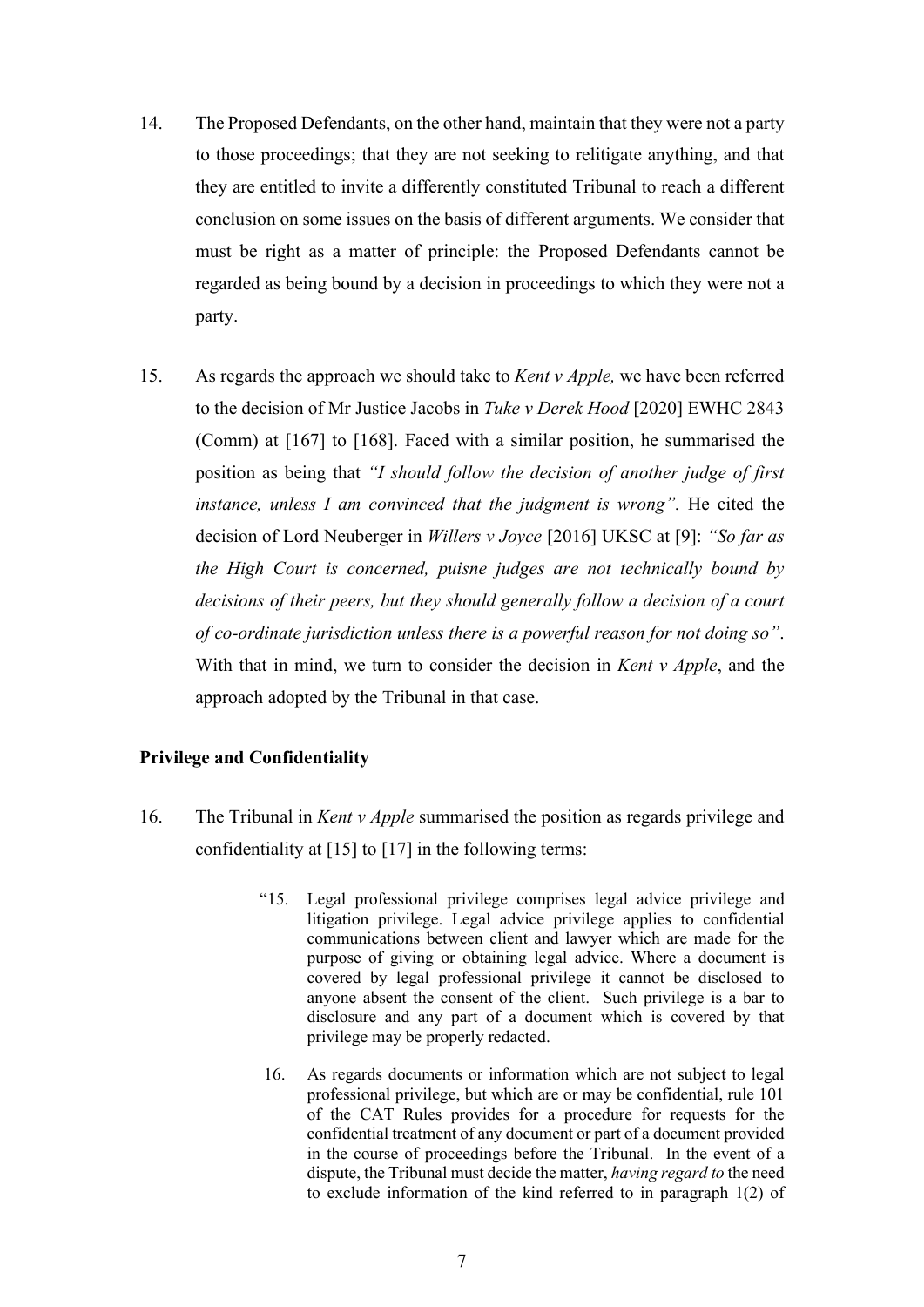Schedule 4 to the Enterprise Act 2002 Act. Such information includes commercially confidential information. Schedule 4 does not impose an absolute duty to exclude; but rather a duty to have regard to the need "*so far as practicable*".

- 17. Thus, outside privilege, we consider that whether the information should be redacted or disclosed, into confidentiality ring as a minimum, is a question for the discretion of the Tribunal, balancing the relevance of the information with the interests of confidentiality."
- 17. We agree that is the correct approach. We would add a few observations of our own:
	- (1) First, if a document contains information subject to legal advice or litigation privilege its disclosure would plainly be contrary to the public interest pursuant to paragraph 1(2)(a) of Schedule 4 to the Enterprise Act 2002.
	- (2) Secondly, as regards commercial information (paragraph 1(2)(b) of that Schedule) the Tribunal will have regard to whether or not disclosure of the relevant information "would, or might" cause harm. In other words, it is not incumbent on the party making a request for confidential treatment of such information to establish that it "would" cause harm: it is sufficient that it "might" do so.
	- (3) Thirdly, for the purposes of paragraph  $1(2)(b)$ , the harm that will or may be caused must be "significant".
	- (4) Fourthly, when making an application under Rule 101 the party requesting confidential treatment must support its request with "specific reasons". In other words, it is necessary to explain with a sufficient degree of specificity why it is suggested that disclosure of information will or might cause significant harm to the legitimate business interests of the relevant person, identifying what that harm is likely to be.
- 18. This approach is consistent with the Tribunal's Ruling in *BGL (Holdings) Limited v Competition and Markets Authority* [2021] CAT 33. The issue of the correct approach to confidentiality arose in a different context, but the Tribunal's observations are apposite here. The question was whether or not the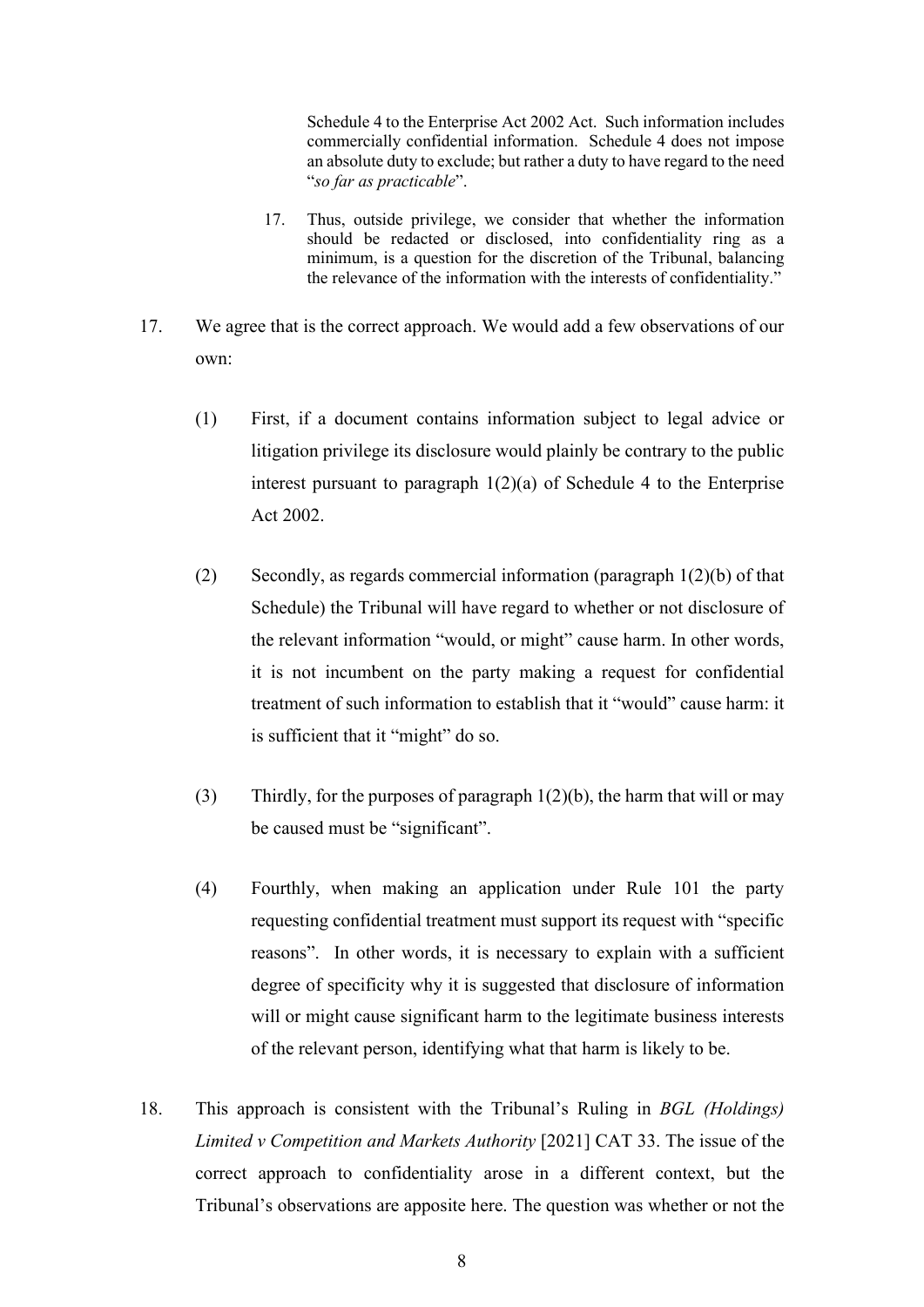Tribunal should go into private session for the cross-examination of a witness. The need to do so arose as a result of the broad-brush approach taken in particular by the Competition and Markets Authority to the designation of information obtained from third parties as confidential. In that context, the Tribunal noted at [8] that "*a wide confidentiality regime is entirely at odds with, by which we mean prejudicial to and inconsistent with, the principle of open justice*". The Tribunal further noted at [9] that the confidentiality regime should be "*confined to that which is materially damaging to third parties*", and that the confidentiality must be supported by a clearly and specifically articulated reason why the release of the relevant documentation or information will cause material harm.

19. We agree with the Tribunal in *Kent v Apple* at [17] that, other than instances where privilege applies, whether or not confidential treatment should be afforded to any document (or part) is a matter for the Tribunal's discretion, balancing issues of (1) relevance with (2) the interests of confidentiality as specifically identified by the party making the request.

### **Case law on Disclosure of Funding Arrangements and ATE Insurance Documents**

- 20. We were referred to the same case law as the Tribunal in *Kent v Apple* (see [18]). In addition we were referred to *Merricks v Mastercard* [2021] CAT 28 at [20] and *Gutmann v First MTR South Western Trains Limited* [2021] CAT 31 (*Gutmann)* at [49] which make clear the special nature of collective proceedings, compared with ordinary litigation and the obligation for the Tribunal (and not merely the proposed defendant) to be satisfied that the PCR fulfils the authorisation condition, having regard to the interests of the class members who they seek to represent.
- 21. In *Kent v Apple* the Tribunal summarised the case law on disclosure of funding arrangements and ATE insurance documents as follows:
	- "19. Although the position is not entirely settled by the case law, from the general authorities we derive the following general propositions:
		- (1) In considering disclosure generally, three issues are likely to arise (in the following order): (i) relevance of the documents; (ii) if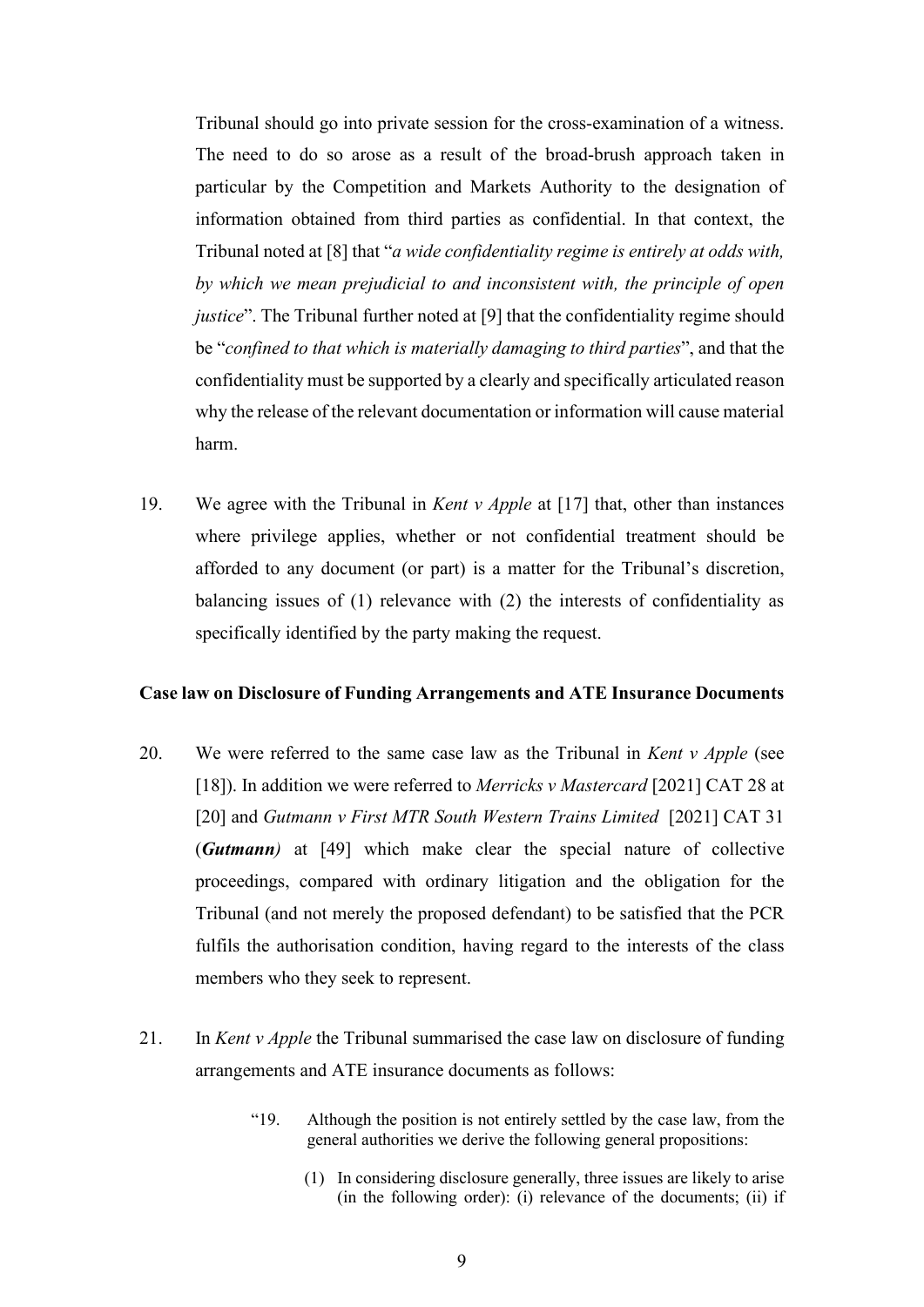relevant, whether they are privileged; and (iii) if relevant and not privileged, whether, as a matter of discretion, they should be disclosed either wholly or subject to redaction: *Excalibur,* §5.

- (2) In principle, disclosure may be refused as a matter of discretion where disclosure might give the opposing party a tactical advantage in relation to various aspects of the conduct of litigation. Such tactical advantage may be derived from matters wider than knowledge of legal advice and might include, but is not limited to, knowledge of the assessment of merits risk on the part of funders and insurers: *Excalibur,* §§24 to 26 and *Hollander*, supra. This basis for withholding might appropriately be described as "strategic sensitivity".
- (3) As regards a party's funding arrangements, (including but not limited to an ATE policy as a whole):
	- (i) They are not subject to litigation privilege: *Excalibur* §§13 to 23 and *RBS* §111.
	- (ii) It is not clearly established that they are subject to legal advice privilege; compare *Excalibur* §23 (privileged if disclosure gives an indication of the legal advice sought or given); and *RBS* §§111 and 112 (ATE policy is not, of itself, likely to reflect legal advice given as to prospects and tactics and in general unlikely to attract such privilege).
	- (iii) Even if not privileged, the exercise of discretion may fairly take account of any unfair tactical advantage to the opposing party: *Excalibur* §§24 to 26.
- (4) Turning specifically to *the premium* payable under an ATE policy:
	- (i) Whilst not subject to litigation privilege, it *may possibly*  attract legal advice privilege and require redaction on the basis that it might allow the reader to work out what legal advice had been given the reader: *RBS* §112.
	- (ii) Even if not privileged, disclosure of the premium reflecting the insurer's assessment of the merits might give rise to an unfair tactical advantage and thus discretionary grounds to refuse disclosure: *Excalibur* §25(1).
- 20. Whilst the above analysis of the general position provides us with a useful framework, we recognise however that it cannot automatically be read across to the very specific context of collective proceedings where the Tribunal has a specific and express duty to examine the PCR's funding arrangements, and where, as a matter of course, substantial aspects of those arrangements and the ATE insurance are necessarily disclosed to the proposed defendant and the Tribunal.
- 21. As regards disclosure of the ATE premium specifically, at the CMC in *Gutmann* Roth J, whilst indicating that there was no reason for the policy as a whole to be confidential, considered that the premiums were obviously confidential as they will "*betray an assessment of risk*"; and more generally suggested the provisions which "*disclose the*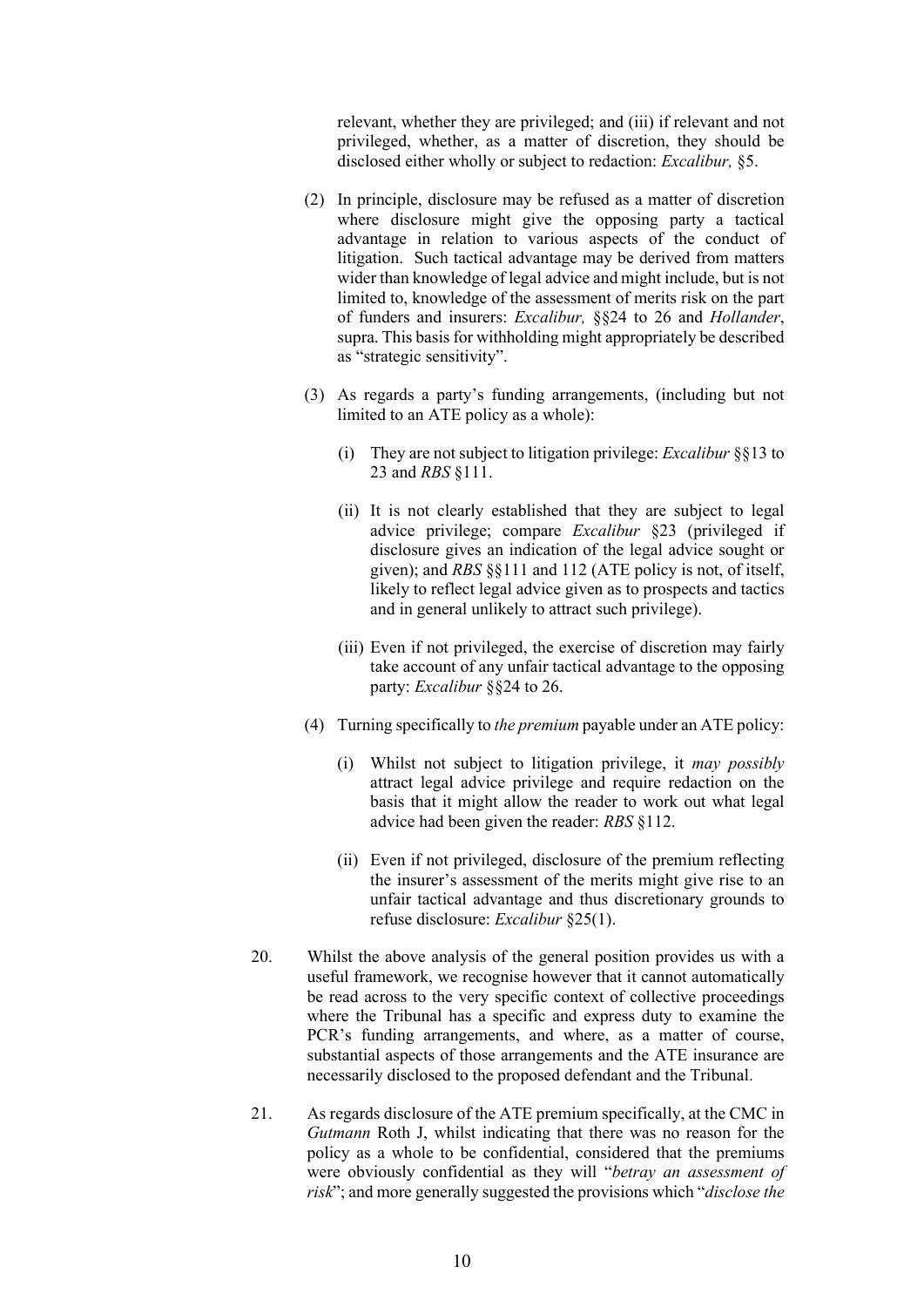*risk assessment*" can properly be kept confidential. In the CMC in *O'Higgins*, Marcus Smith J observed that premiums should be kept confidential because they "*show a certain insight into the risk that is being attributed to the success or failure of the litigation*". Whilst it does not appear that in either case argument was addressed to any question of privilege, in our judgment, these observations support the existence of the distinct discretionary ground of "strategic sensitivity", wider than privilege. Further in no CPO case to date has the Tribunal specifically ordered disclosure of the premium. It is the case that subsequently in the *O'Higgins* case, the premiums were disclosed. However, disclosure was volunteered in the context of a "carriage dispute" between competing PCRs." [Footnotes omitted]

- 22. We agree with the general propositions identified by the Tribunal, but would add the following points:
	- (1) The collective proceedings regime is a statutory regime in which PCRs are required to disclose their funding arrangements to the Tribunal, which is under a duty to examine them. We agree that the situation is therefore very different to that arising in general civil litigation, and that case law decided in that context cannot necessarily be read directly across to collective proceedings. Different considerations apply. In this regard, we were directed by Counsel for the Proposed Defendants to observations the then President made at the CMC in the CPO Application in *Gutmann* when querying the extent of proposed redactions to funding documents, and in the context of a discussion about confidentiality: *"this is a very special form of proceedings for which your clients get various benefits … But there is, as it were, a price to pay to get those benefits"*. 1
	- (2) In our view, the starting point in collective proceedings must be that the whole of a PCR's funding arrangements are relevant to the Tribunal's assessment of the CPO Application. This is made clear by Rule 78(2)(d); 78(3) and paragraph 6.33 of the Guide. Subject to issues of privilege or confidentiality, we consider that the presumption should be that if the litigation funding agreement or ATE policy is relevant then, *prima facie*  all of its terms are relevant and any redaction to the documents must be

<sup>1</sup> *Gutmann* Transcript p23 lines 14 to 17.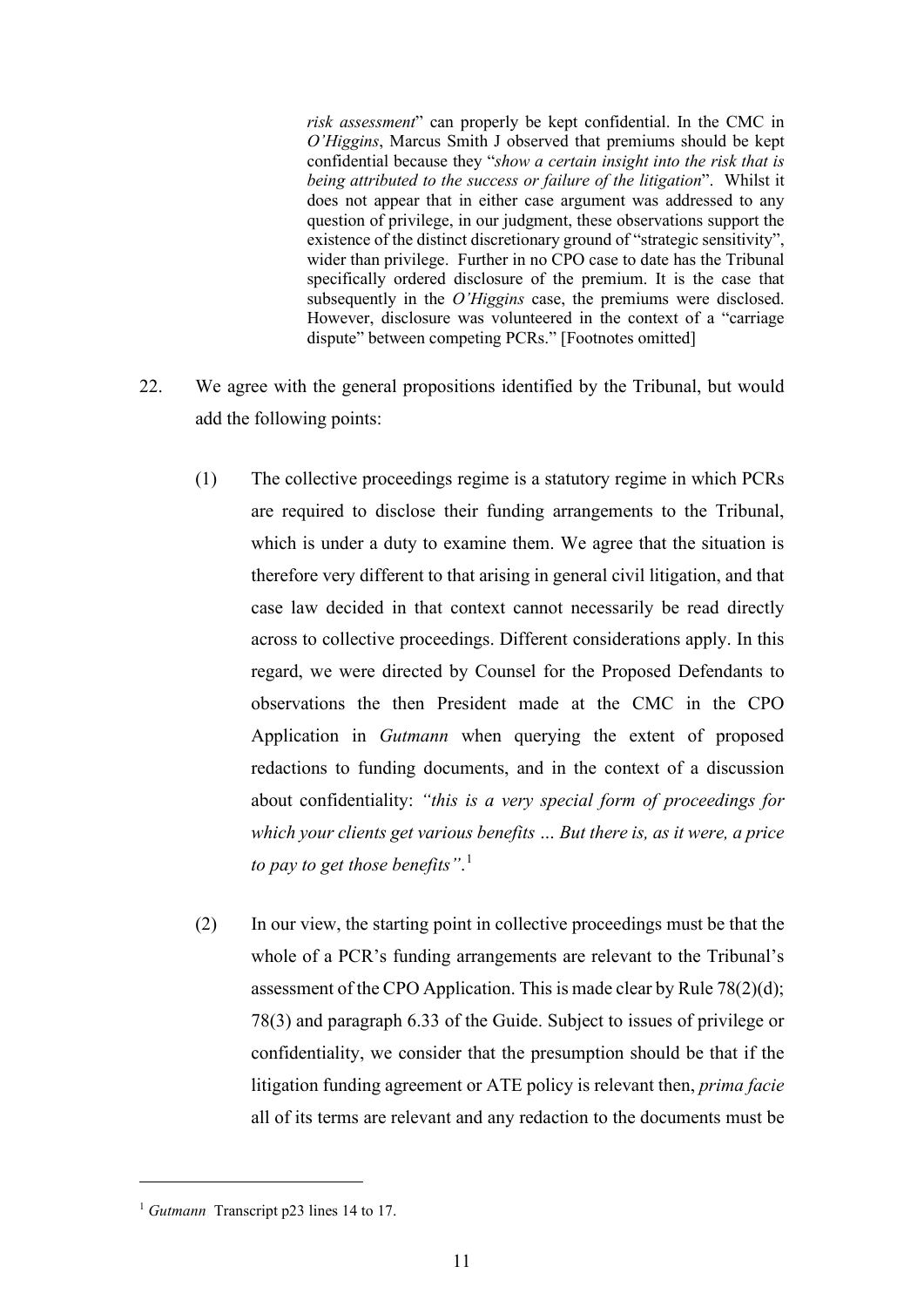properly justified. This presumption of transparency is consistent with it being incumbent on a party to make a request for confidential treatment of a specified document, or part of a document, pursuant to Rule 101 should circumstances require.

- (3) As regards paragraph 19(1) of *Kent v Apple*, therefore we would be concerned if relevance were to be treated as some form of "threshold test" such that if a specific provision in an ATE Policy or other funding document could not be said to be "relevant", it could be redacted without going on to assess issues relating to confidentiality. Such an approach would be inconsistent with [17] of *Kent v Apple* which makes clear that (absent privilege) relevance is one factor which is to be put into the balance when considering a request for confidential treatment. In our view, the Tribunal should be slow to permit any redaction in documentation relating to funding arrangements that have been disclosed, solely on the grounds of irrelevance.
- (4) As to paragraph 19(2) of *Kent v Apple*, we agree that the circumstances in which a Tribunal may refuse disclosure (or grant a request for confidential treatment) are not confined to situations in which another party might otherwise gain knowledge of legal advice that had been given. We agree that the Tribunal may make such an order where another party to the proceedings might gain an unfair tactical advantage in relation to the litigation in issue. For our part, we prefer to use that approach because it stresses the need to identify both the tactical advantage that is said to arise, and the element of unfairness that would result should disclosure be required. We would be concerned if the use of the phrase *"strategic sensitivity"* led to any dilution of those requirements.
- (5) When assessing whether or not disclosure of information would or might give rise to any unfair tactical advantage, the Tribunal should have regard to the context. In this regard, we were referred to paragraph 26- 07 of Hollander: *Documentary Evidence* (14th Edn): *"… there are real problems in giving disclosure of an ATE policy. It gives the other party*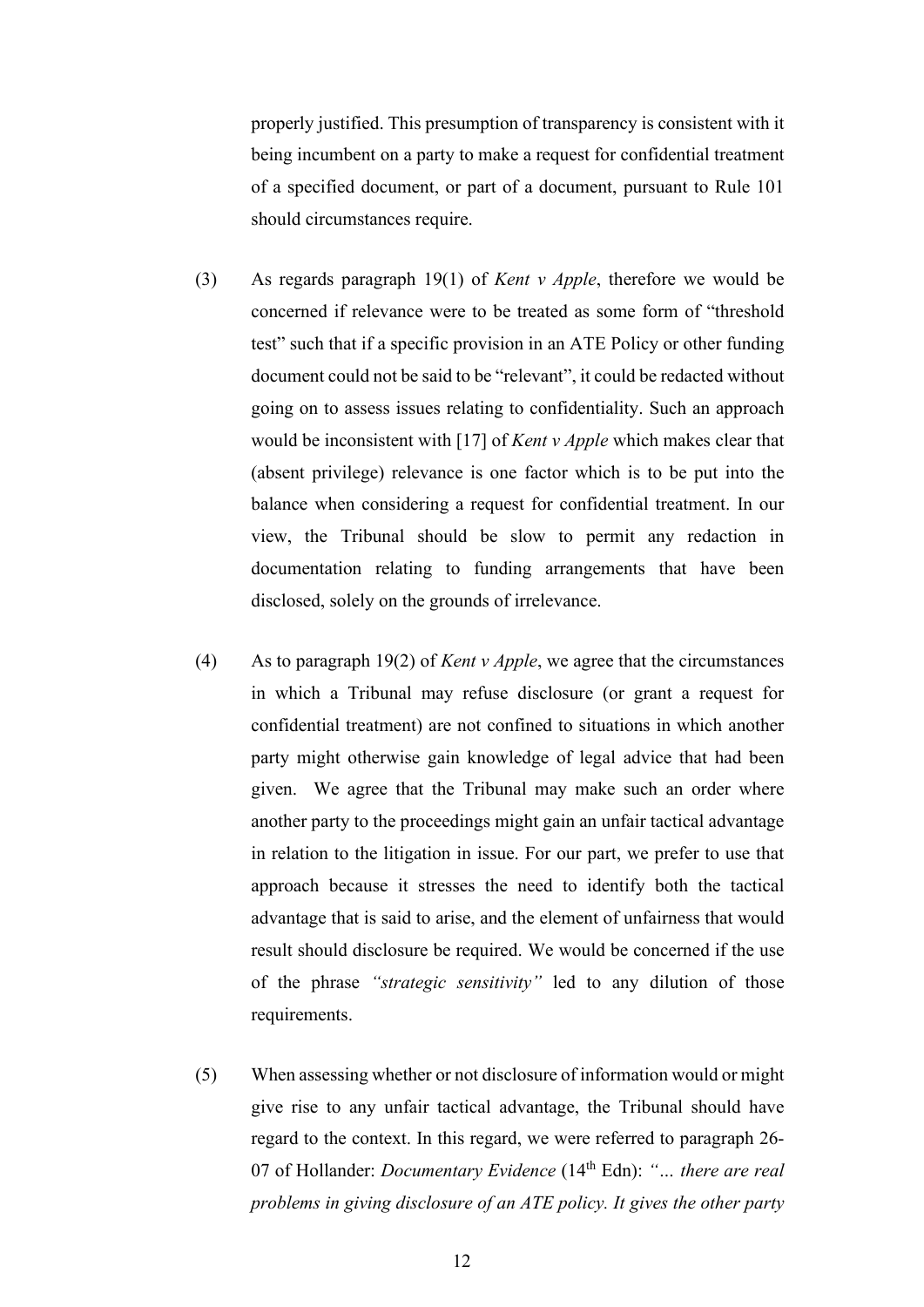*a tactical advantage to know the terms of funding, exactly how the mechanics of a settlement would work, who has to be consulted and who has to approve and how the matter is to be sorted out in case of dispute. It may make clear the limitations on funding, the exclusions and indicate the pressures that can tactically be brought on the insured party."* In this case, because of the special regime relating to collective proceedings orders the PCR has already made extensive disclosure in relation to these aspects of her funding arrangements. Following the logic of the passage in Hollander, that may give rise to some degree of tactical advantage but because it is required under the statutory regime, that advantage cannot be considered to be unfair. The issue then becomes what additional unfair tactical advantage arises if further disclosure, over and above that already made, is required.

(6) We agree with the approach taken to ATE premia summarised at paragraph 19(4) of *Kent v Apple*: that the premia payable may possibly attract legal advice privilege, and that – if not privileged - disclosure of the premia reflecting the insurer's assessment of the merits might give rise to an unfair tactical advantage and thus discretionary grounds to refuse disclosure. As regards paragraph 21, and the transcripts in the CMCs for *Gutmann<sup>2</sup>* and in *O'Higgins*<sup>3</sup> *,* we also note that in neither case was there any discussion as to what exactly could be gleaned as regards legal advice, or by way of unfair tactical advantage from the disclosure of the ATE deposit premium, *per se*. We accept that it was assumed that ATE premia were confidential in *Gutmann*. We do not read Marcus Smith J's comments in *O'Higgins* as leading to the conclusion that ATE premia should in all cases be kept confidential. When considering the issue of redactions, he stated: *"For instance, one might say that in the ATE insurance documents, the premiums ought, whatever the status of the other party document, [to] be kept confidential because that shows a certain insight into the risk that is being attributed to the success or failure of the litigation; and I can see good reason for keeping that under* 

<sup>2</sup> *Gutmann,* Transcript at page 5, lines 30 to 31; page 8 lines 6 to 7 3 *O'Higgins*, Transcript at page 17 lines 14 to 17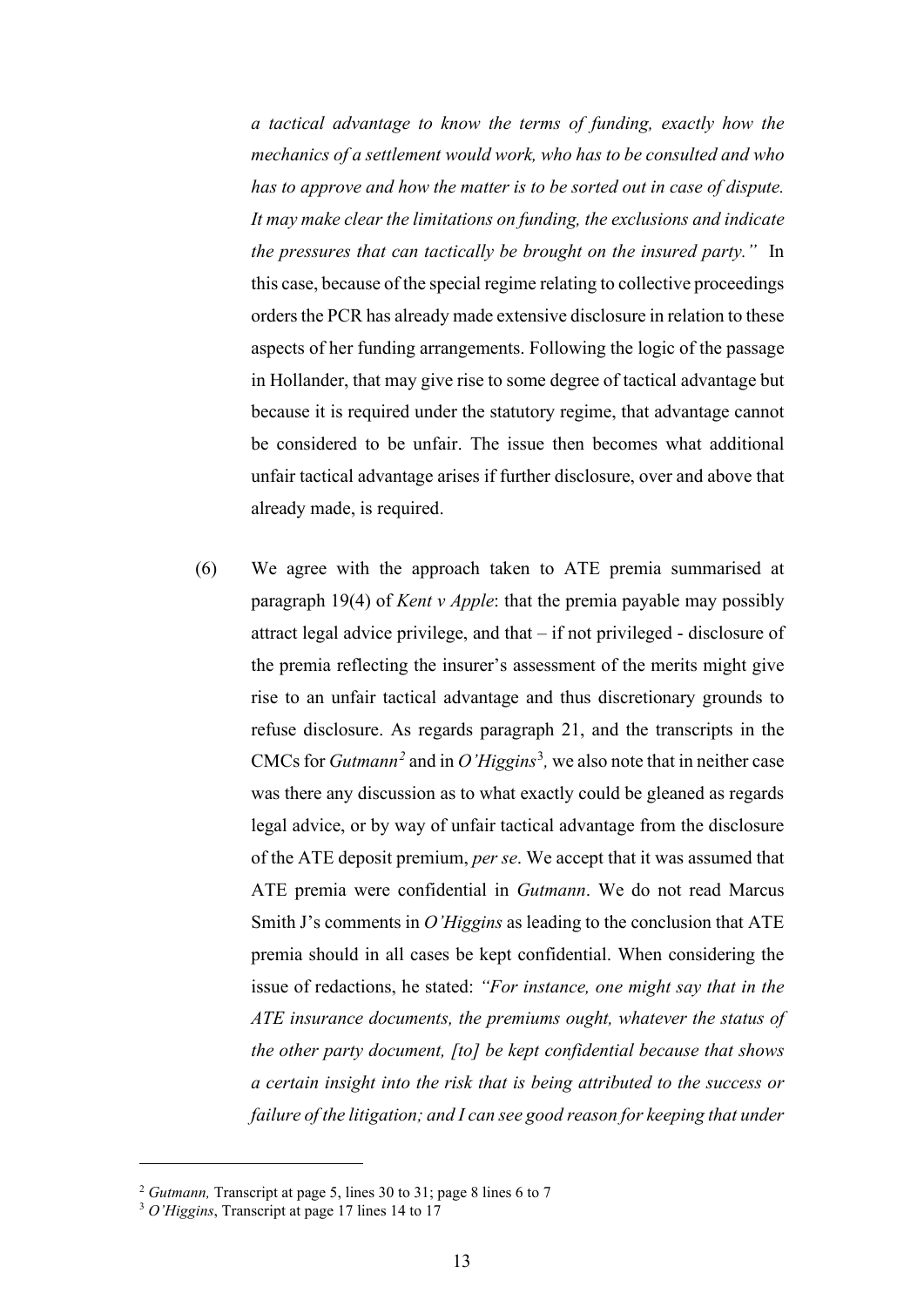*wraps"*. We agree with the Tribunal in *Kent v Apple* that these observations support the existence of a discretionary ground for ordering confidentiality if disclosure would give rise to an unfair tactical advantage.

### **C. THE ATE PREMIA**

- 23. The ATE premia are referred to at paragraph 8 of Schedule 1 of the ATE Policy. This is broken down into two parts: the Deposit Premium (payable in two stages), and the Contingent Premium (also payable in two stages). The Deposit Premium is payable in any event, and is funded by the Funder. The Contingent Premium is only payable upon success, and only out of undistributed damages. Reference to the ATE premia is also included in the Litigation Budget. In all instances the amount of premia, Deposit Premium and Contingent Premium, are redacted.
- 24. The PCR maintains that the amount of the Deposit Premium should remain redacted. In summary, this is said to be because:
	- (1) The Deposit Premium is irrelevant. It is not necessary for the Tribunal (or the Proposed Defendants) to know the amount of the Deposit Premium payable under the ATE Policy in order to determine whether or not the PCR has sufficient funding in place to pursue the litigation.
	- (2) In any event, disclosure of the Deposit Premium might confer an unfair tactical advantage on the Proposed Defendants.
- 25. The Proposed Defendants do not seek disclosure of the Contingent Premium but maintain that the PCR ought to disclose the Deposit Premium. In summary, this is said to be because:
	- (1) If the PCR does not do so, she has not provided a proper budget for the litigation as required by Rule  $78(3)(c)(iii)$  and paragraph 6.30 of the Guide, and without it the remainder of the budget makes no sense;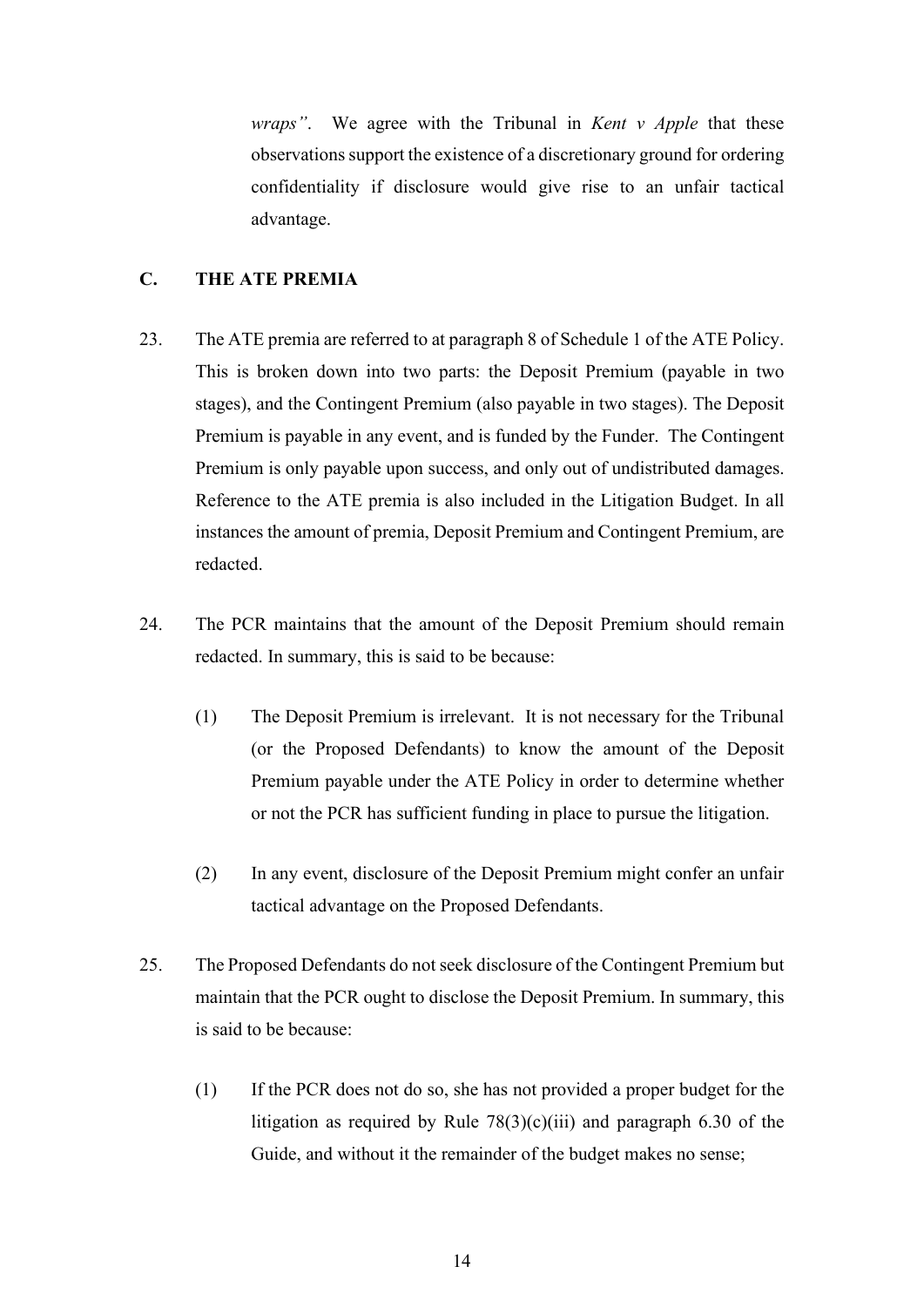- (2) The Deposit Premium is relevant because all substantive terms of the funding arrangements should in principle be disclosed, and it is needed in order to establish what "real" costs the PCR has for the litigation; and
- (3) The Proposed Defendants can derive no unfair tactical advantage from knowledge of the Deposit Premium and in any event any advantage is outweighed by the need for the PCR to disclose the material relevant to an assessment of her suitability.

## **Relevance**

- 26. Turning first to consider the issue of relevance, we do not consider that the ATE premia are or might be relevant to the issues that the Tribunal will need to determine at the CPO Hearing. We say this because:
	- (1) The Litigation Budget reflects:
		- (i) A "Total" figure of £16,422,258.10. This figure reflects a detailed breakdown by phase (Pre-action; Claim Form & other documents; First CMC and so on) of the estimated costs of each lawyer, calculated by reference to estimates of time to be spent, and their "Base Rate" (i.e. their normal rate not reflecting any deferred element provided for in any CFA). The Total excludes any ATE premia.
		- (ii) A figure for "Total Through to Trial" of £15,422,258.10. This again excludes any ATE premia. It discounts a disbursement of £1m for "Phase 13" in the detailed breakdown (Notice and Administration) on the basis that this will be incurred only if and after the PCR is successful at trial.
		- (iii) A figure for "Total Funded Amount" of £11,290,031. Although this appears in the Litigation Budget under items (i) and (ii) above, which suggests that it is derived from the figures appearing in the table above it, it is not. It appears from the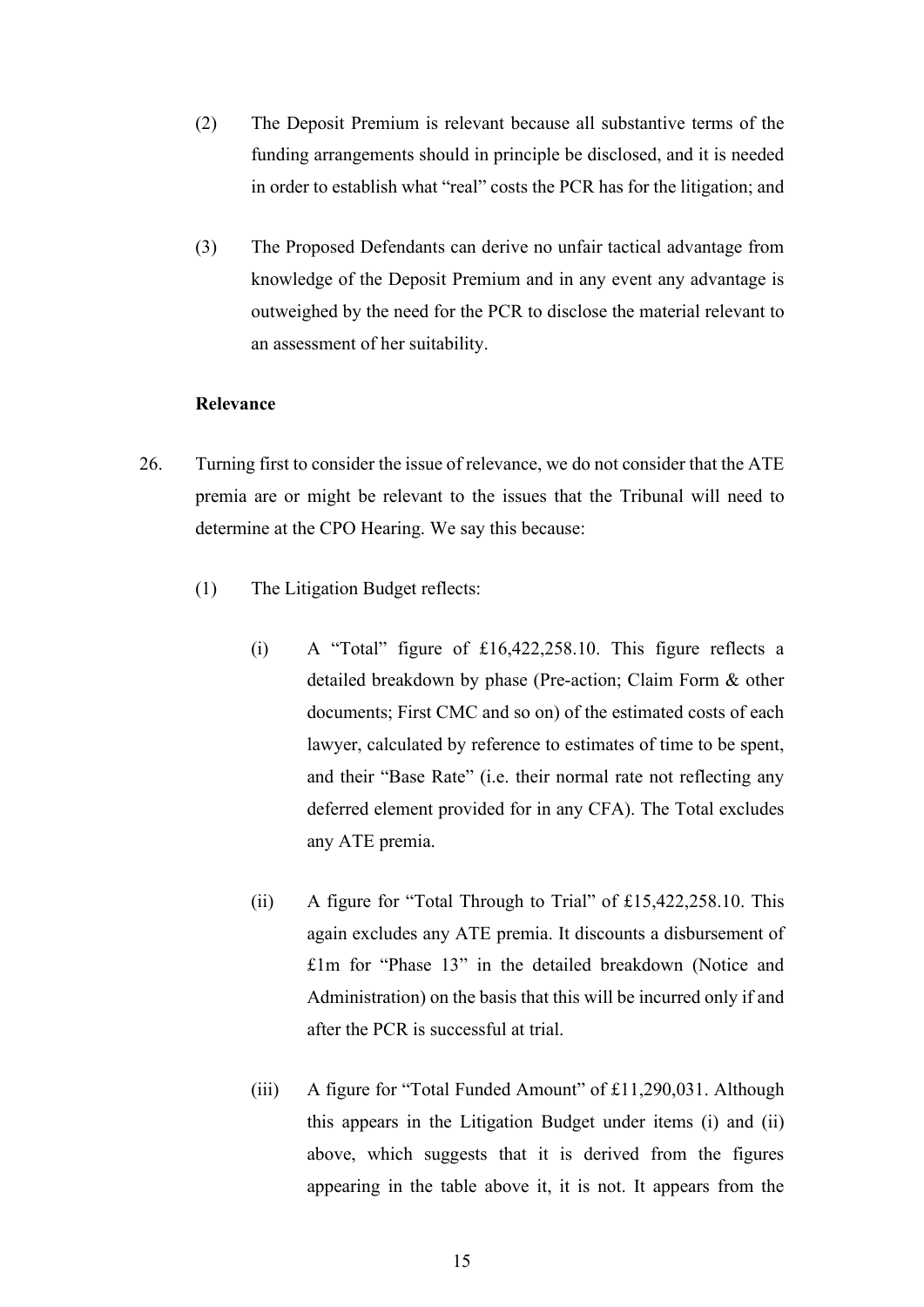footnotes and has been explained to us that this figure is (a) calculated by applying the discounted CFA rates agreed for each member of the legal team to the hours reflected in the Litigation Budget for each phase, and (b) includes the ATE Deposit Premium (but not the Contingent Premium).

- (2) The issues for the Tribunal to determine at the CPO Hearing regarding funding will be:
	- (i) Whether or not, for the purposes of Rule 78(2)(d) of the CAT Rules, the PCR will be able to pay the Proposed Defendants' recoverable costs if ordered to do so. That is a question that will be determined by whether or not the level of cover provided by the ATE Policy is adequate. The level of cover is £10m. It is not necessary to know the amount of the ATE Deposit Premium for the purposes of this exercise.
	- (ii) Whether or not the PCR will be able to fund her own legal costs (paragraph 6.33 of the Guide) will be determined by whether or not she can fund the ongoing legal costs charged by her legal team at the discounted level (and not the Base Rate) provided for in the relevant CFAs, and disbursements including the Deposit Premium. The Litigation Budget records that the total of those two items is £11.29m. We do not understand there to be any dispute that this figure is funded by the LFA. If the PCR loses at trial then on the basis of the Litigation Budget there will be nothing further for her to pay. If the PCR wins at trial, the legal team will become entitled to the deferred element of their fee (up to the Base Rate), and also a success fee. However, the deferred element of the fee is payable either by the Proposed Defendants, or (if there is any shortfall) from undistributed damages, and the success fee is payable from undistributed damages. The Proposed Defendants have suggested that it is important to be able to strip out the Deposit Premium so that it is possible to see what funding is actually available to the PCR for each phase. We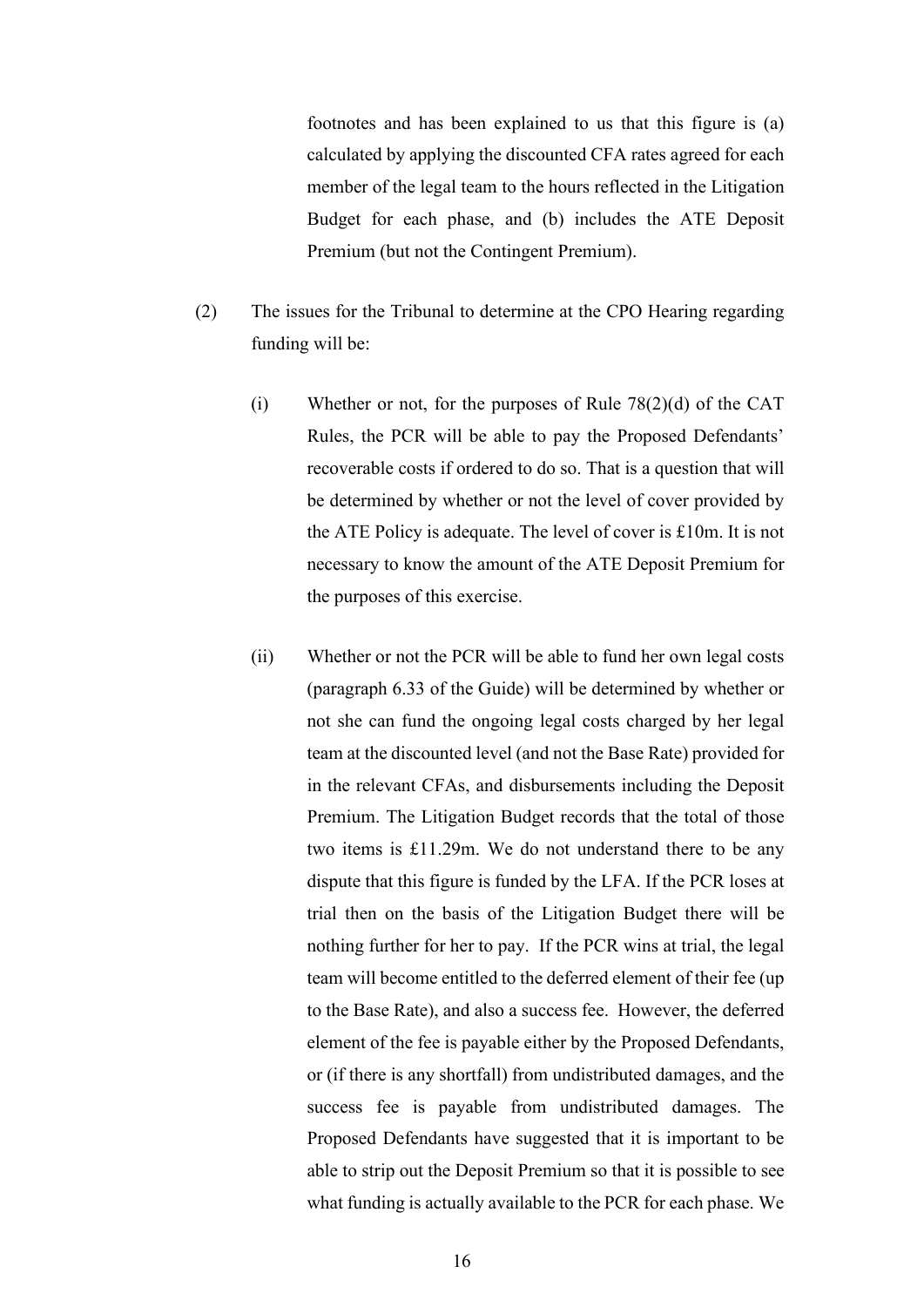do not accept that this is right. As we have said, the fees payable by the PCR will be less than the Base Rates shown in the table, and we do not understand it to be in dispute that the LFA provides funding to the PCR to meet her obligation to pay the discounted rate payable for the hours shown in the Litigation Budget.

(3) We do not therefore accept that, on the facts of this case, the Deposit Premium figure is relevant to the issues that the Tribunal will determine at the CPO Hearing. Nor do we accept the Proposed Defendants' criticism that the Litigation Budget is not a budget, properly so-called. It is a document which is required to be produced under paragraph 6.30 of the Guide which will assist the Tribunal in deciding whether to make a CPO. The Tribunal will, for example, use it as a basis for assessing whether or not the PCR's approach and expectations as regards the progress of the litigation and the resources required for each phase are realistic**.** 

### **Unfair Tactical Advantage**

- 27. Relevance is only one element of the balancing exercise we are required to undertake. As we have made clear, if relevance was the only basis for redaction, we would not be minded to grant confidential treatment. We must also consider whether disclosure of the Deposit Premium would give the Proposed Defendants an unfair tactical advantage.
- 28. The PCR asserts that it would. This is said to arise in two ways: first, disclosure of the Deposit Premium could disclose the insurer's assessment of risk, and thereby confer a tactical advantage on the Proposed Defendants; secondly, with knowledge of the Deposit Premium, it is said that the Proposed Defendants could reverse engineer the figures in the Litigation Budget, and deduce the average discount rate under the CFAs, which would then provide an insight into the PCR's lawyers' assessment of risk.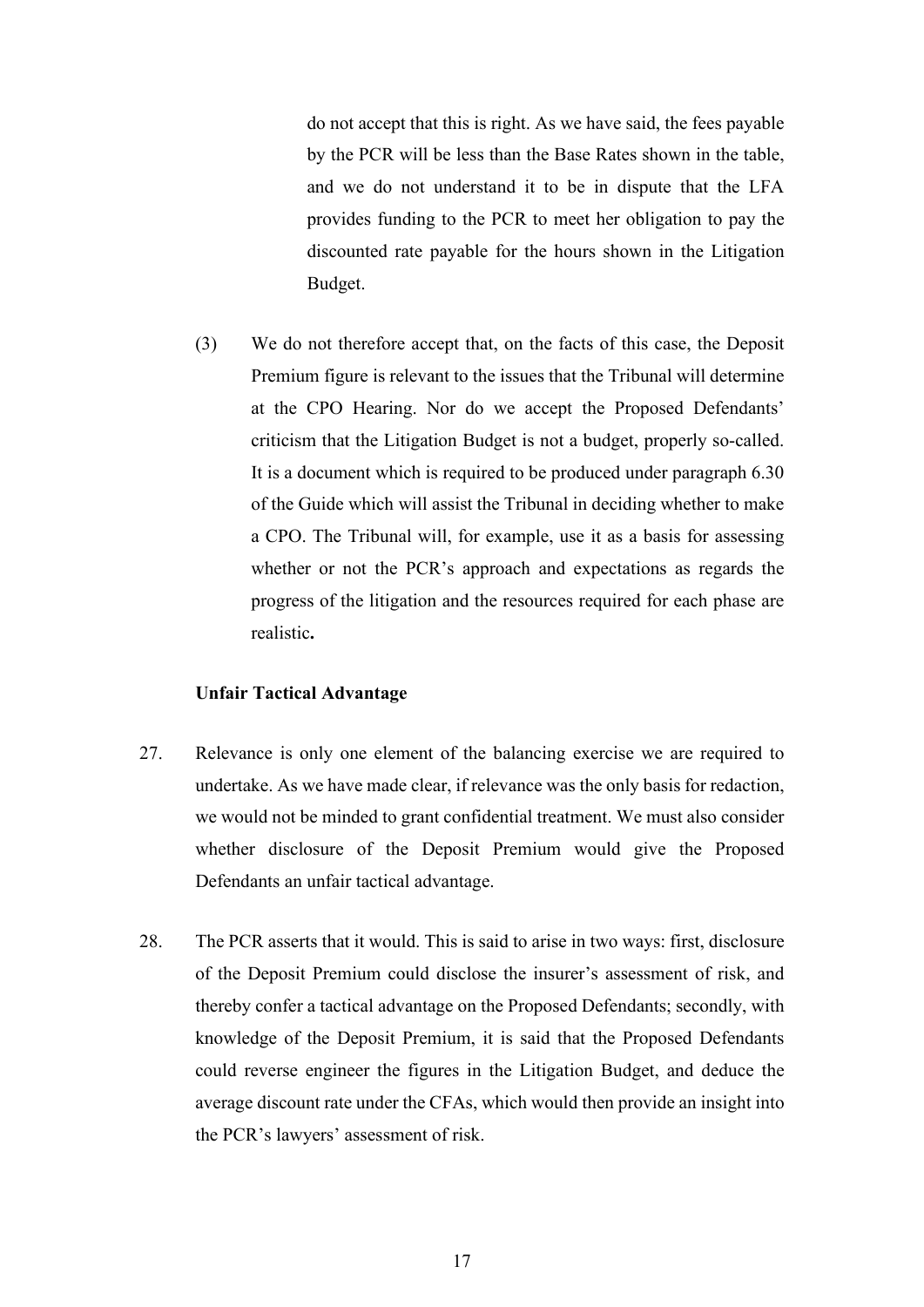- 29. In the course of argument we attempted to explore whether or not the risk that the Proposed Defendants would gain an insight into the perceptions of risk on the part of either the insurer or the PCR's lawyers is a real one. We were told by the PCR that it is the Deposit Premium that is capable of giving an insight into the insurer's view of the merits, because if the merits are weak, the insurer is more likely to demand a higher deposit premium. The contingent premium is only payable in the event of success, and so when fixing this element, the insurer will take into account the fact that it is unlikely to collect it if the merits are weak.
- 30. In this case, the Proposed Defendants are not asking for details of the Contingent Premium and so they would not know whether the Deposit Premium is large relative to the Contingent Premium or not. However, the PCR maintains that those with market knowledge would gain an insight as to the insurer's merits and risk assessment from the absolute figure for the Deposit Premium relative to the overall amount of cover (in this case, £10m). We were also told by Ms Kreisberger QC, Counsel for the PCR, that there will be other commercial factors relating to matters such as a percentage attributable to costs, but these are likely to be fairly standard in the market. It was suggested that those in the market could therefore control for such factors. Ms Kreisberger QC submitted that the fact that the Deposit Premium is the product of a commercial negotiation does not mean that it is not of interest to the Proposed Defendants in relation to the merits and risk assessment.
- 31. Further, if the Deposit Premium was known, then it would be possible to calculate the deferred element of the lawyers' fees. It is only the average deferred element that would be disclosed. However, the PCR maintains that is more revealing than any individual discount because it reveals the legal team's overall view of palatable risk and is reflective of how the team view the merits of the case. Again, the fee arrangements will be the product of a commercial negotiation, however the PCR maintains that if the Proposed Defendants know how much the legal team as a whole are prepared to defer then there is a risk of giving the Proposed Defendants an unfair tactical advantage.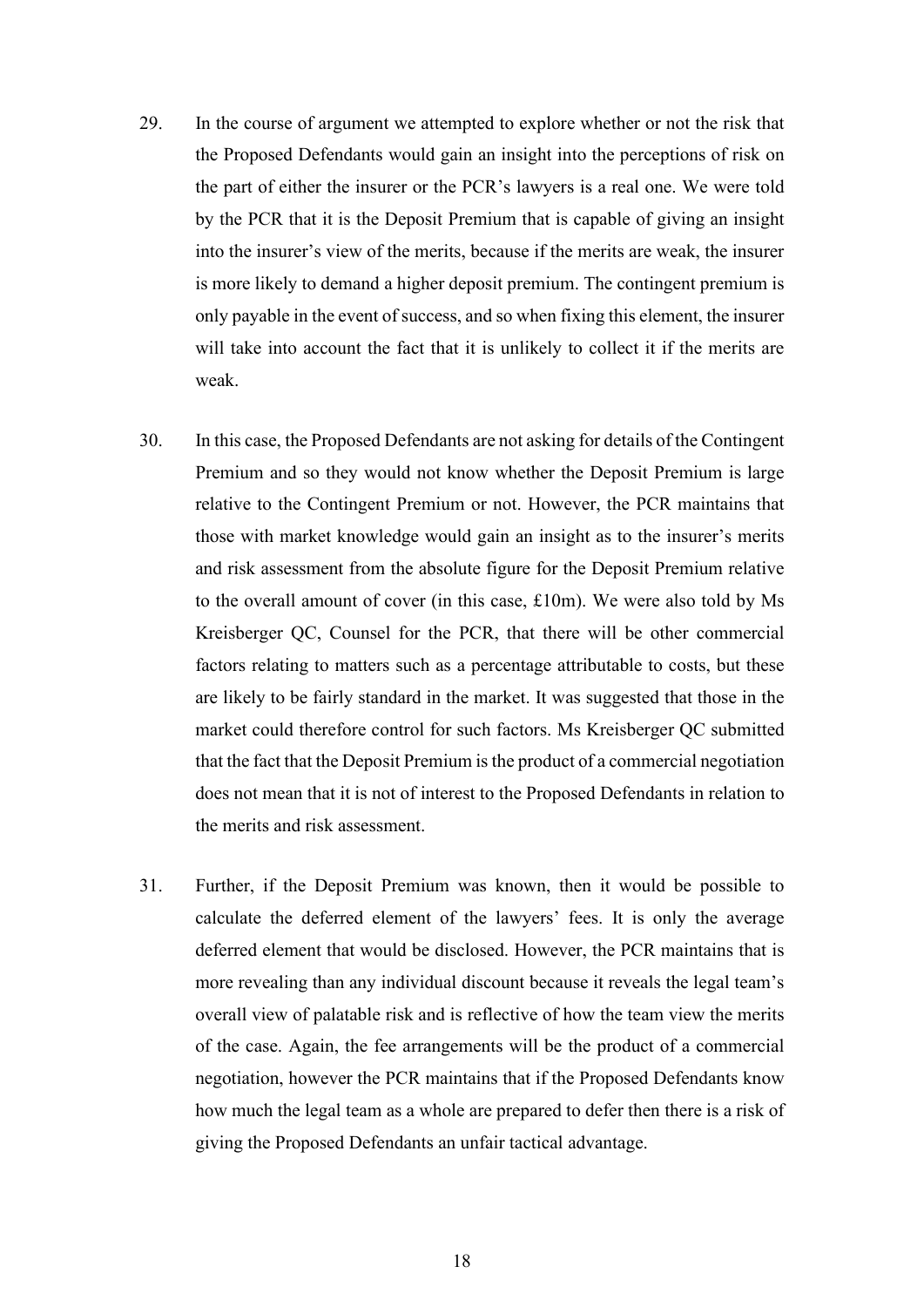- 32. In the course of argument, Ms Kreisberger QC submitted that this information could be used by the Proposed Defendants to the disadvantage of the class by enabling them to pitch a "low ball" settlement offer. She suggested that the Proposed Defendants could be advantaged both in terms of pitching the quantum of its offer and as regards timing as to when to make it.
- 33. The Proposed Defendants say there is no risk that they will obtain an unfair advantage. They say that given that there has already been extensive disclosure relating to the ATE Policy (as there must be in collective proceedings), the focus must be on the incremental tactical advantage that knowledge of the Deposit Premium will provide. The Proposed Defendants say that it is for the PCR to show that disclosure *will* cause harm, and that it is not enough to show that it *might*. They point to the fact that in other cases insurers have been willing to disclose ATE premia in, for example, the *Trucks* and *O'Higgins* cases.
- 34. As regards the possibility of disclosing the insurer's assessment of risk, Mr Carpenter QC, Counsel for the Proposed Defendants, submitted that "there is a lot more art than science" that goes into the underwriting of ATE policies and that each of the five underwriters will have undertaken their own underwriting decision. Merits is only one factor, and other factors will be for example the amount an insurer is paying in respect of brokerage, what its other costs are, what profit it is looking to make. He did not accept that these other costs are standard across the market. He stressed that another important factor is how the premium is split between deposit and contingent elements, and other "less scientific factors" such as capacity and market positioning: whether it is a line of business that the insurer is looking to get into, or looking to get out of. The Proposed Defendants suggest that even if the entire ATE premia were disclosed, it would be hard to infer anything about the insurer's view of the merits, given that it is just one of a number of factors that go into an underwriting decision.
- 35. The Proposed Defendants maintain it is impossible to discern anything meaningful regarding a risk or merits assessment from the knowledge of the Deposit Premium alone. Mr Carpenter QC suggested that what matters is the split between contingent and deposit premiums, and even then the split may simply reflect that an insurer would prefer to have the greater certainty of, for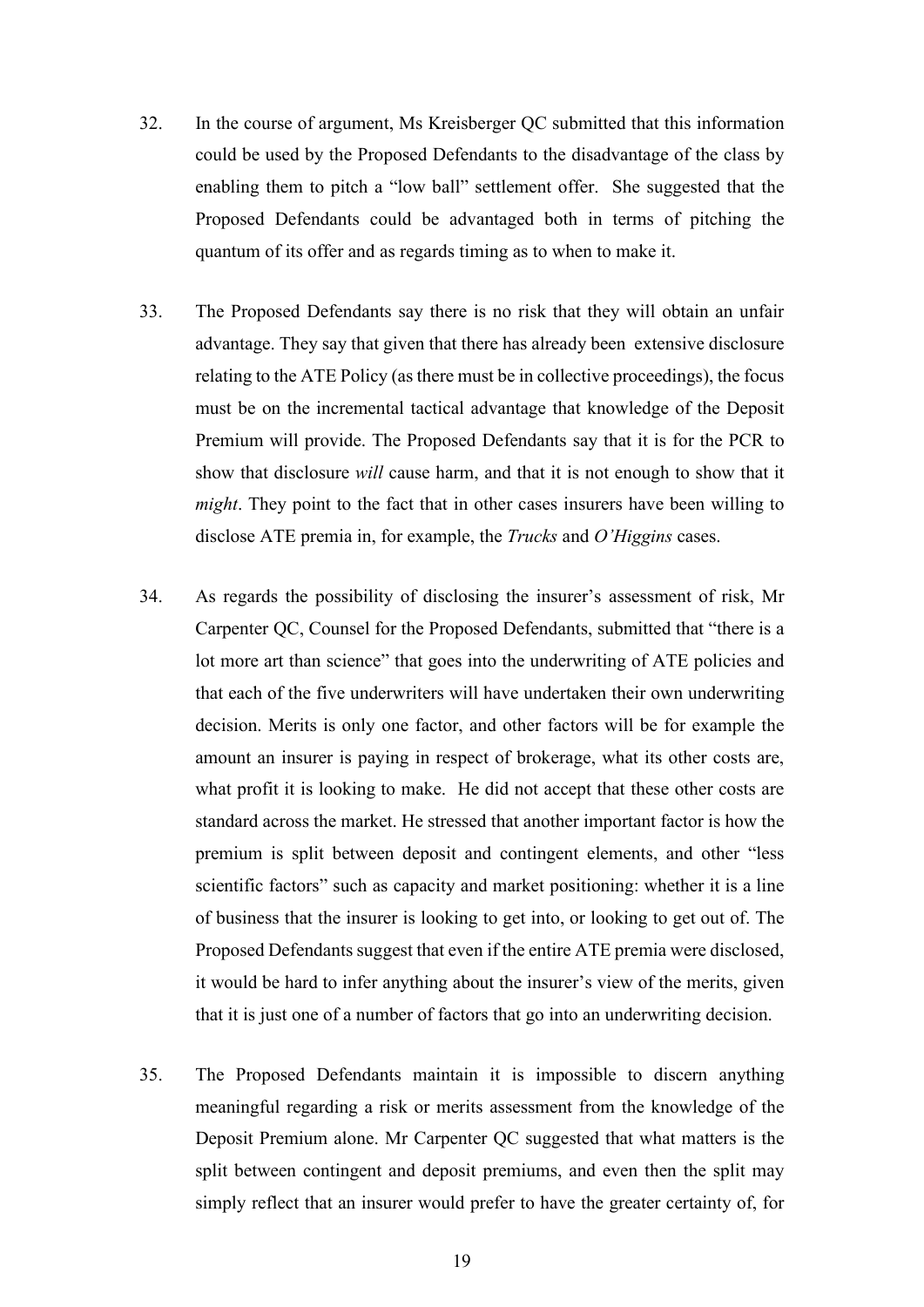example, a smaller premium rather than wait to receive a larger premium. There may be a cashflow element.

- 36. As regards the possibility of discerning the deferred element of the lawyers' fees and gaining an insight into the perception of the lawyers' assessment of success, Mr Carpenter QC maintained that it would only be possible to calculate the average level of deferred fee across the legal team as a whole, and that the proportion of deferred fee is "*very unlikely to be directly or even indirectly reflective of views on the merits*": it is much more likely to be the product of a commercial negotiation. Mr Carpenter QC suggested that it might reflect a different attitude to the value of work in progress, or the benefit of certainty of payment rather than having to wait contingently for payment. The deferred element may be the product of commercial negotiations with the funder. Mr Carpenter QC indicated that whilst it would be possible to calculate the deferred element if the Deposit Premium was disclosed, it was not something the proposed Defendants were particularly looking to find out.
- 37. In the course of submissions at the hearing, both Counsel rightly stressed that they were not giving evidence in relation to the basis upon which ATE policies are underwritten, and premia calculated. We had no evidence before us on this issue. We are not suggesting that evidence is strictly necessary, and a "trial within a trial" as to the basis upon which any particular policy has been underwritten would generally be undesirable. However, the provisions of Rule 101 of the CAT Rules, and the observations of the President in *BGL v CMA*  appear to us to be pertinent. We stress that it is incumbent upon the PCR, if it wishes to seek confidential treatment to make its request clearly in writing, and to provide clearly and specifically articulated reasons why the release of the relevant documentation or information will, or might, cause material harm. Likewise, it is for the Proposed Defendants to do the same should they resist that request. We are conscious that we were being asked to draw conclusions as to what disclosure of the Deposit Premium may or may not reveal principally on the basis of factual assertions (only really articulated and developed in the course of oral argument). We consider that the Tribunal will be greatly assisted in future if, once it appears that an application for confidential treatment is likely to be controversial and will need to be resolved at a CMC, a specific request is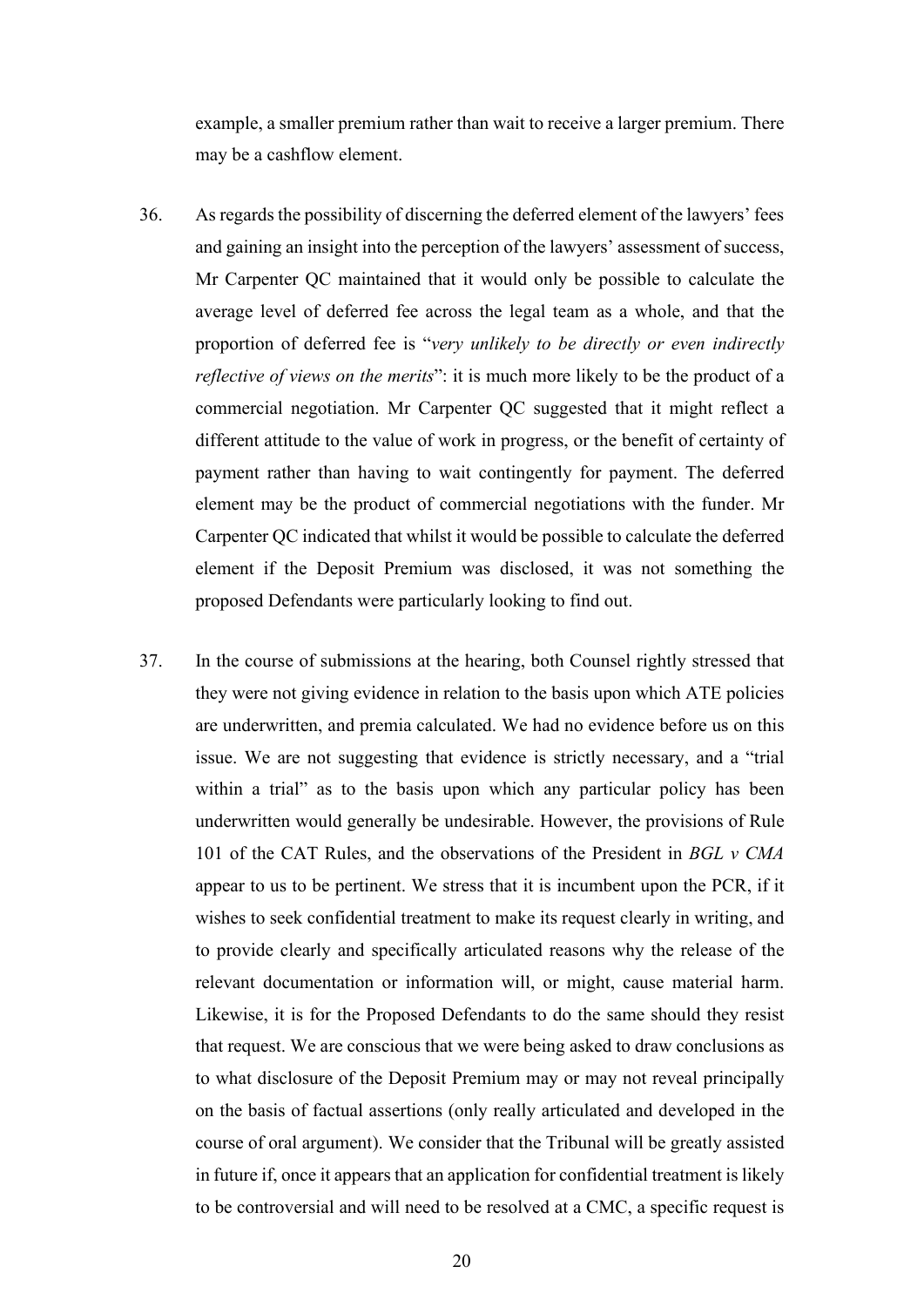prepared by the PCR pursuant to Rule 101 of the CAT Rules, articulating clearly the specific reasons why confidential treatment is required, identifying the material harm that it is alleged will or might be caused should disclosure be required, and summarising the facts and matters relied upon in support of that proposition. Similarly, we suggest that the Proposed Defendant provide a response specifically addressing each point raised.

- 38. We see some force in the submissions made by the Proposed Defendants as to whether what can be gleaned from disclosure of Deposit Premium and the deferred part of the legal fees would confer an unfair tactical advantage on them. However, we have come to the conclusion that we cannot discount the possibility that it might. In particular, we have in mind the submissions made on behalf of the PCR as to what might be deduced as regards the insurer's risk assessment from the level of Deposit Premium relative to cover provided, and as regards the legal team's assessment of the merits as a result of it being possible to calculate the deferred element of the fees. On the basis of what we have heard, we consider that it might be possible for the Proposed Defendants to gain insight into these matters were we to require the Deposit Premium to be disclosed and that this might inform the Proposed Defendants' own strategy, for example in terms of settlement.
- 39. We note that ATE premia have been disclosed in other cases, and to the public (and not within a confidentiality ring). However, (1) those cases were "carriage disputes", in which disclosure was made in the context of each party's claim to be the party best suited to take the case forward; (2) it does not follow from the fact that disclosure was made in that context that no tactical advantage is thereby conferred: it may be that the risk of unfairness in doing so was considered by the parties on balance to be worth taking; and (3) we do not see that the decision of parties taken in other litigation to disclose information voluntarily binds our assessment of the potential risk of doing so in these proceedings.
- 40. We are required to conduct a balancing exercise. As Ms Kreisberger QC fairly accepted in argument, in a hypothetical world, if the material in issue was highly relevant, disclosure might be required notwithstanding the risk of conferring an advantage on the Proposed Defendants. However, we agree with Ms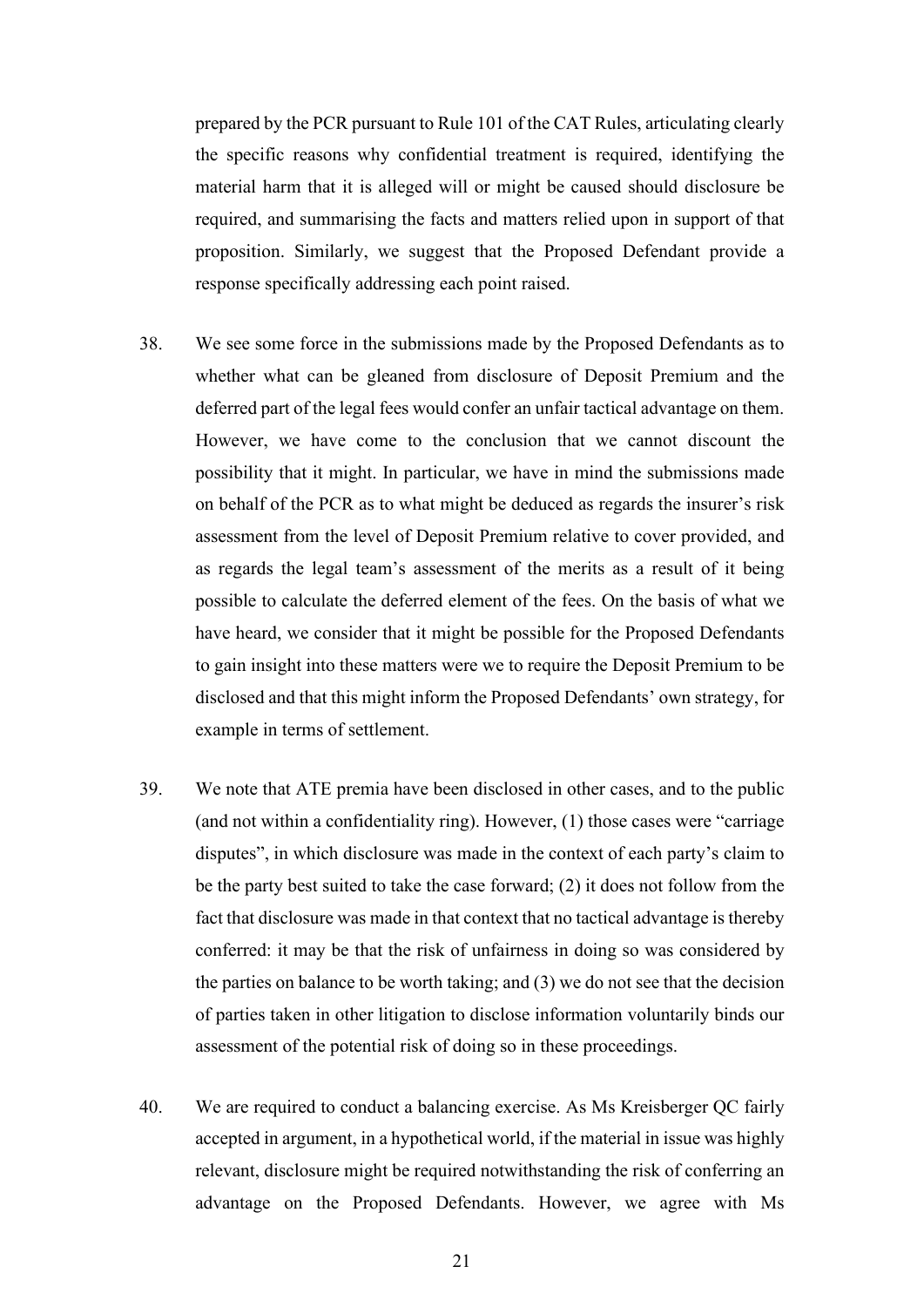Kreisberger QC that we are not in that territory. We are not satisfied that the Deposit Premium is relevant to the issues the Tribunal will be considering at the CPO Hearing. We are satisfied that there is a risk of giving an unfair tactical advantage to the Proposed Defendants if we were to require disclosure of it. In the exercise of our discretion, balancing relevance with that risk, we consider the figure for Deposit Premium should be redacted. We note that the Tribunal in *Kent v Apple* reached the same conclusion, albeit without the benefit of the specific arguments put forward to us by the Proposed Defendants, or the submissions made to us by both parties on issues not ventilated in that case.

41. Finally, we have already made clear our view as to the importance of transparency in relation to the PCR's funding arrangements in collective proceedings. Should it at some future point in these proceedings be appropriate to revisit the issue of where the balance between relevance and the likely risk of unfair tactical advantage then lies, we do not consider that the Proposed Defendants are prevented from making a further application in this regard. It is, of course, open to this Tribunal to raise the point of its own motion.

### **D. SUCCESS FEES**

- 42. The Proposed Defendants do not seek disclosure of the CFAs themselves, but seek an order that the PCR inform it, and the Tribunal, of the percentage level of success fees payable under the CFAs entered into with her legal team. This is on the basis that paragraph 6.33 of the Guide provides that, in considering the PCR's ability to fund her own costs of bringing the proceedings the Tribunal will have regard to *"any relevant fee arrangements with its lawyers"*. It is said that the success fees are therefore something that the Tribunal "must" have regard to. The Proposed Defendants do not put their argument on the basis that the success fees are relevant to any consideration of whether or not the PCR has the resources to fund her own legal costs, or meet any order that may be made in the Proposed Defendants' favour. Rather their case is placed squarely on the suggestion that a potential conflict of interest arises.
- 43. The Proposed Defendants argue that success fees are particularly significant because they are payable only out of undistributed damages. They maintain that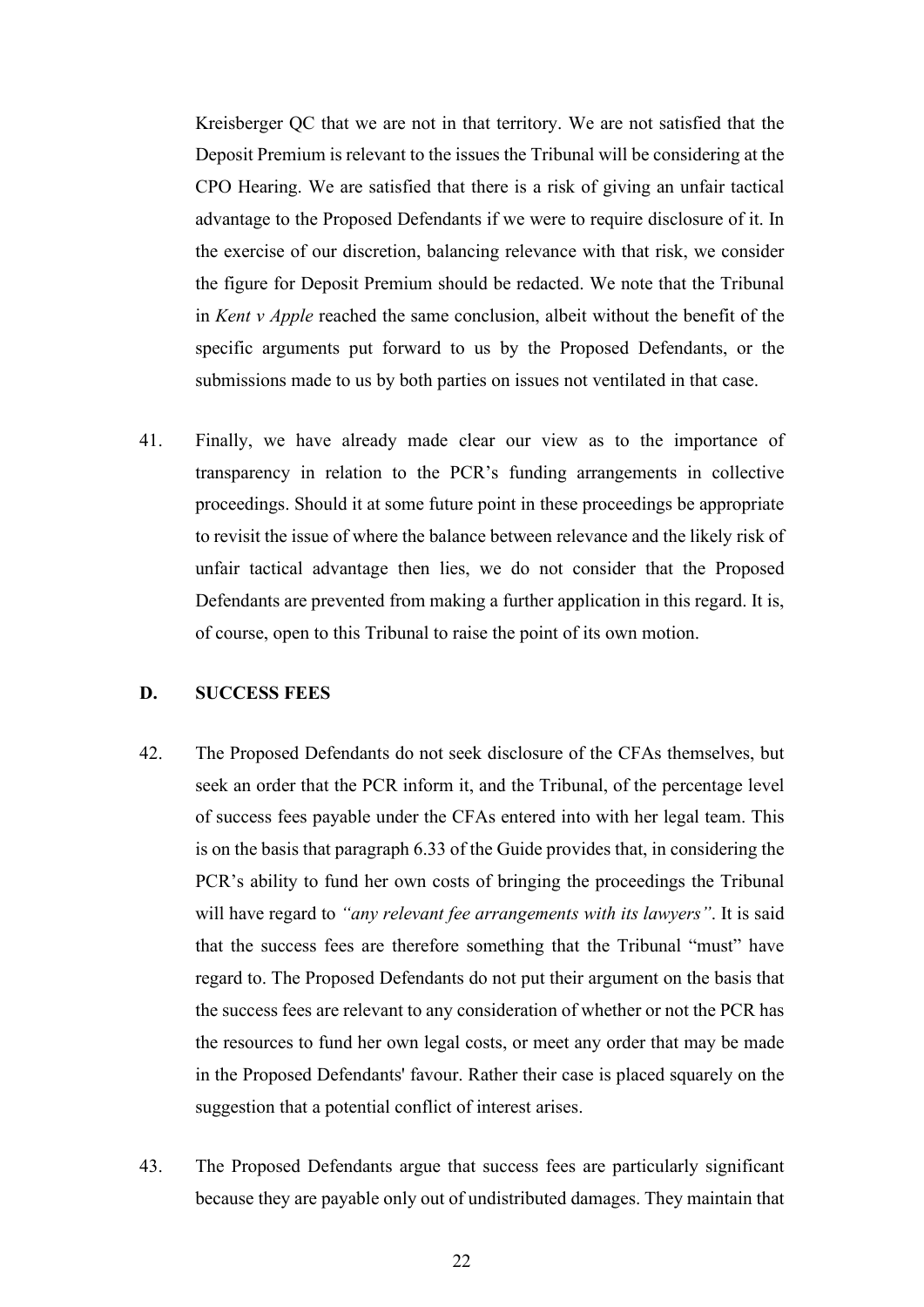there is therefore a potential conflict of interest between the PCR and class members, on the one hand, and the PCR's lawyers on the other on the basis that there is an incentive for the PCR's lawyers to ensure that there is a sufficient pot of undistributed damages so that the success fees are paid in full. By way of example, Mr Carpenter QC suggested that under a CFA it may be in the lawyers' interests to accept a particular offer which may not be as much as a client might be able to achieve if they fought the case for longer. He did not seek to make any adverse implications against the PCR's solicitors, or their professional obligations. He suggested that the potential conflict is a feature of this regime, and one that the Proposed Defendants were therefore entitled to know about.

- 44. The PCR points out that any success fees are payable only if and after she is successful at trial, and only from undistributed damages. The basis upon which damages will be distributed will be subject to supervision from this Tribunal, and the interests of the class members will therefore be protected. The level of success fee is in any event subject to a 100% cap pursuant to section 58(4)(c) of the Courts and Legal Services Act 1990 and article 3 of the Conditional Fee Agreements Order 2013/689.
- 45. The PCR also argues that the success fees are confidential for similar reasons to those that apply to the deferred element of the legal fees. It is said that it will enable the Proposed Defendants to deduce information about the CFAs which gives them an unfair advantage. The PCR also relies upon the fact that, even when success fees were recoverable from the other party in litigation, disclosure of them was not required under the Civil Procedure Rules (**CPR**). We do not consider that the approach taken historically in the CPR is particularly instructive in light of the special regime applying to collective proceedings.
- 46. The Proposed Defendants accept that the Tribunal has the ability to scrutinise payments to the insurer, funder and lawyers out of the undistributed damages, but says that is only after the distributions have happened, by which time it is too late to deal with how the distribution has been affected, and whether it has been maximised. The Proposed Defendants also suggest that the success fee element is not indicative of very much in terms of the legal team's view of the merits.